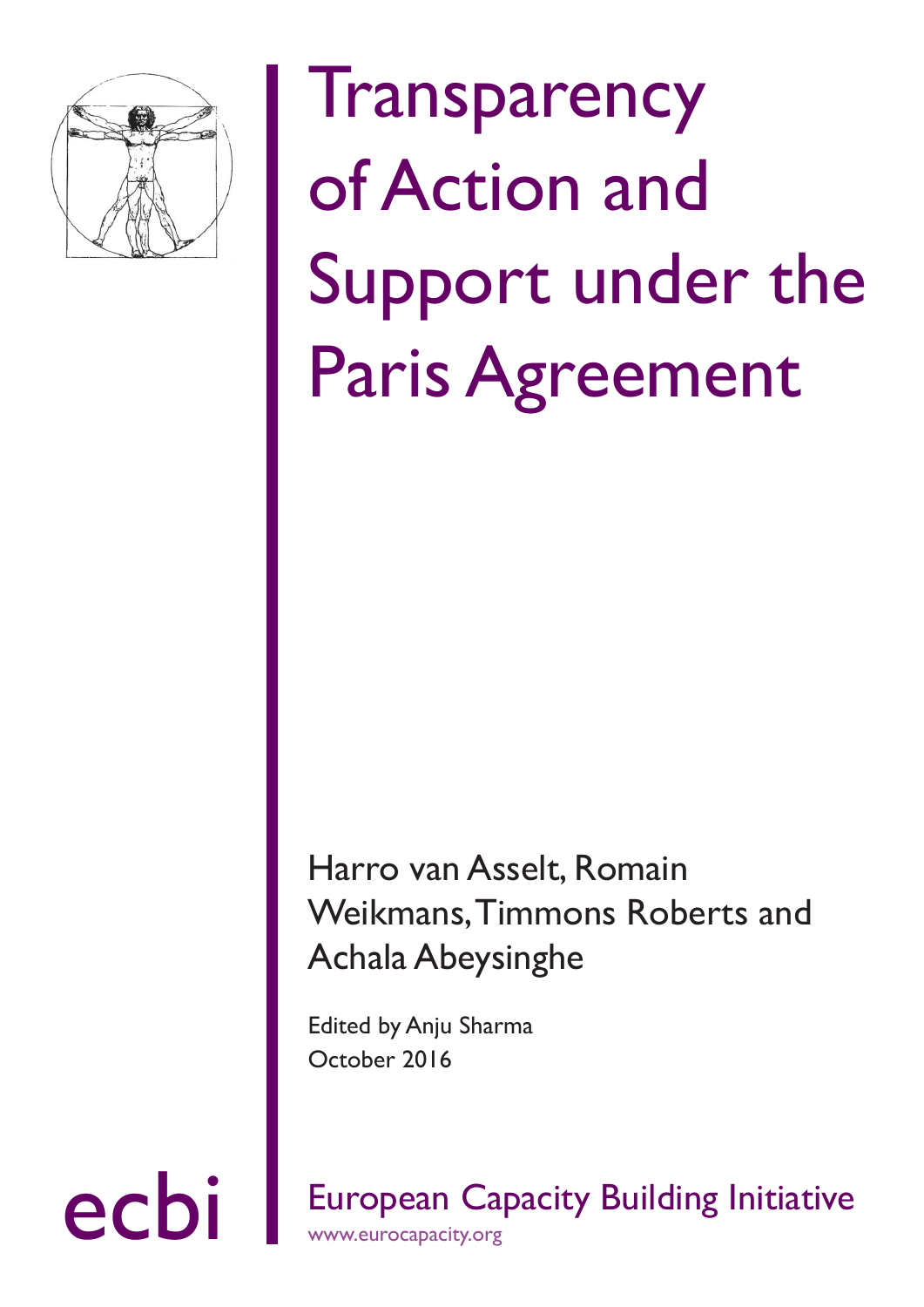The contents of this paper are the sole responsibility of the Authors. Any views expressed are solely those of the authors and do not necessarily represent those of ecbi member organisations or funding partners.

All rights reserved. No part of this publication may be reproduced, stored in a retrieval system, or transmitted in any form or by any means, electronic, mechanical, photocopying, recording, or otherwise, without prior permission of the ecbi.

### **Authors**

**Harro van Asselt**, Professor of Climate Law and Policy, University of Eastern Finland Law School; and Senior Research Fellow, Stockholm Environment Institute, harro.vanasselt@sei-international.org.

**Romain Weikmans**, Postdoctoral Research Fellow of the Belgian Fund for Scientific Research, Centre for Studies on Sustainable Development, Université Libre de Bruxelles/Free University of Brussels, romain.weikmans@gmail.com.

**Timmons Roberts**, Ittleson Professor of Environmental Studies and Sociology, Brown University, timmons@brown.edu.

The authors are very grateful to Isabel Cavelier, Yamide Dagnet, Thinley Namgyel, Anju Sharma and Joe Thwaites for their very constructive suggestions and detailed comments on this paper. The authors would also like to thank the Fellows of the 2016 ecbi Oxford Seminar for their positive feedback and insightful comments. Any remaining errors are our own.

### **Funding Partner**



**Member Organisations**



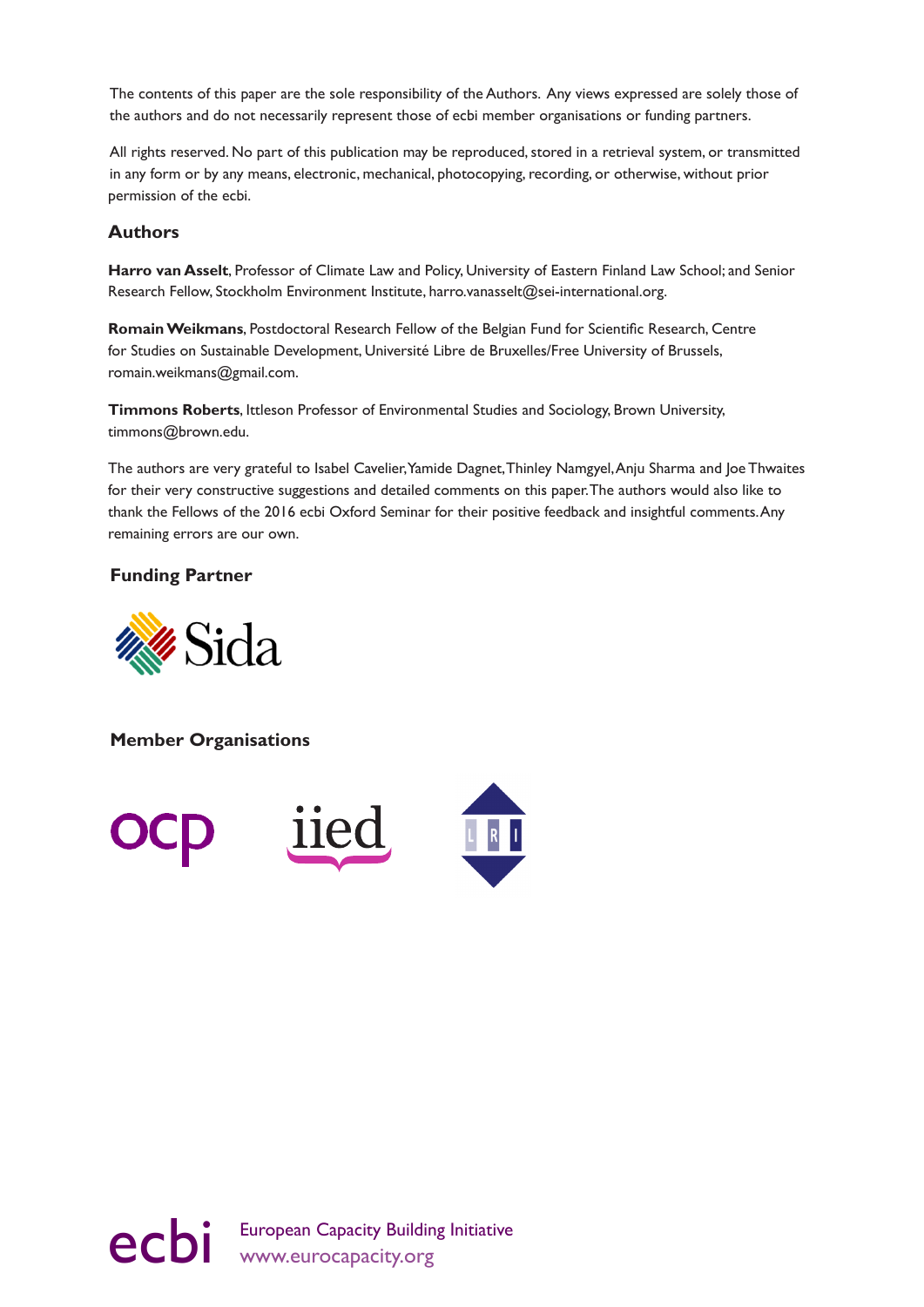### **TABLE OF CONTENTS**

| List of abbreviations                                   | $\overline{2}$ |
|---------------------------------------------------------|----------------|
| <b>Executive Summary</b>                                | 3              |
| I. Introduction                                         | 5              |
| 2. Crosscutting elements of the transparency framework  | 6              |
| 3. Transparency of action                               | 12             |
| 4. Transparency of support                              | 4              |
| 5. Capacity building for transparency                   | 7              |
| 6. Gaps in the transparency framework                   | 18             |
| 7. Recommendations and priorities for COP 22 and beyond | 21             |

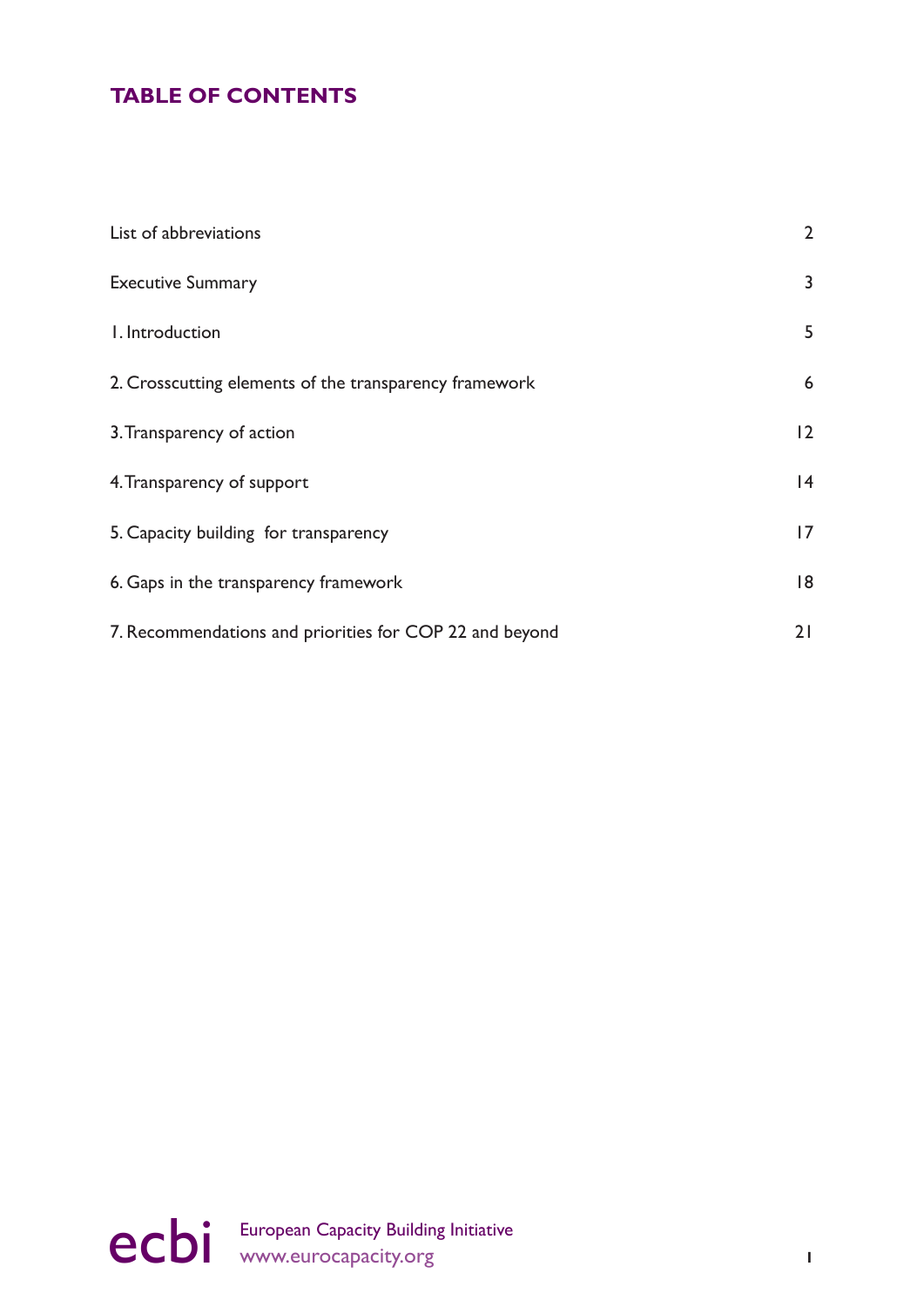### <span id="page-3-0"></span>**LIST OF ABBREVIATIONS**

| APA           | Ad Hoc Working Group on the Paris Agreement                                             |
|---------------|-----------------------------------------------------------------------------------------|
| BR            | Biennial report                                                                         |
| BUR           | Biennial update report                                                                  |
| CBIT          | Capacity Building Initiative for Transparency                                           |
| <b>CMA</b>    | Conference of the Parties serving as the meeting of the Parties (to the Paris Agreement |
| COP           | Conference of the Parties (to the UNFCCC)                                               |
| <b>CTF</b>    | Common tabular format                                                                   |
| ERT           | Expert review team                                                                      |
| GEF           | Global Environment Facility                                                             |
| ICA           | International consultations and analysis                                                |
| IAR           | International assessment and review                                                     |
| <b>INDC</b>   | Intended Nationally Determined Contribution                                             |
| <b>IPCC</b>   | Intergovernmental Panel on Climate Change                                               |
| LDCs          | Least developed countries                                                               |
| MRV           | Monitoring, reporting and verification                                                  |
| NC            | National Communication                                                                  |
| <b>NDC</b>    | Nationally Determined Contribution                                                      |
| SBI           | Subsidiary Body for Implementation                                                      |
| SBSTA         | Subsidiary Body for Scientific and Technological Advice                                 |
| SDGs          | Sustainable Development Goals                                                           |
| <b>SIDS</b>   | Small island developing states                                                          |
| <b>UNFCCC</b> | United Nations Framework Convention on Climate Change                                   |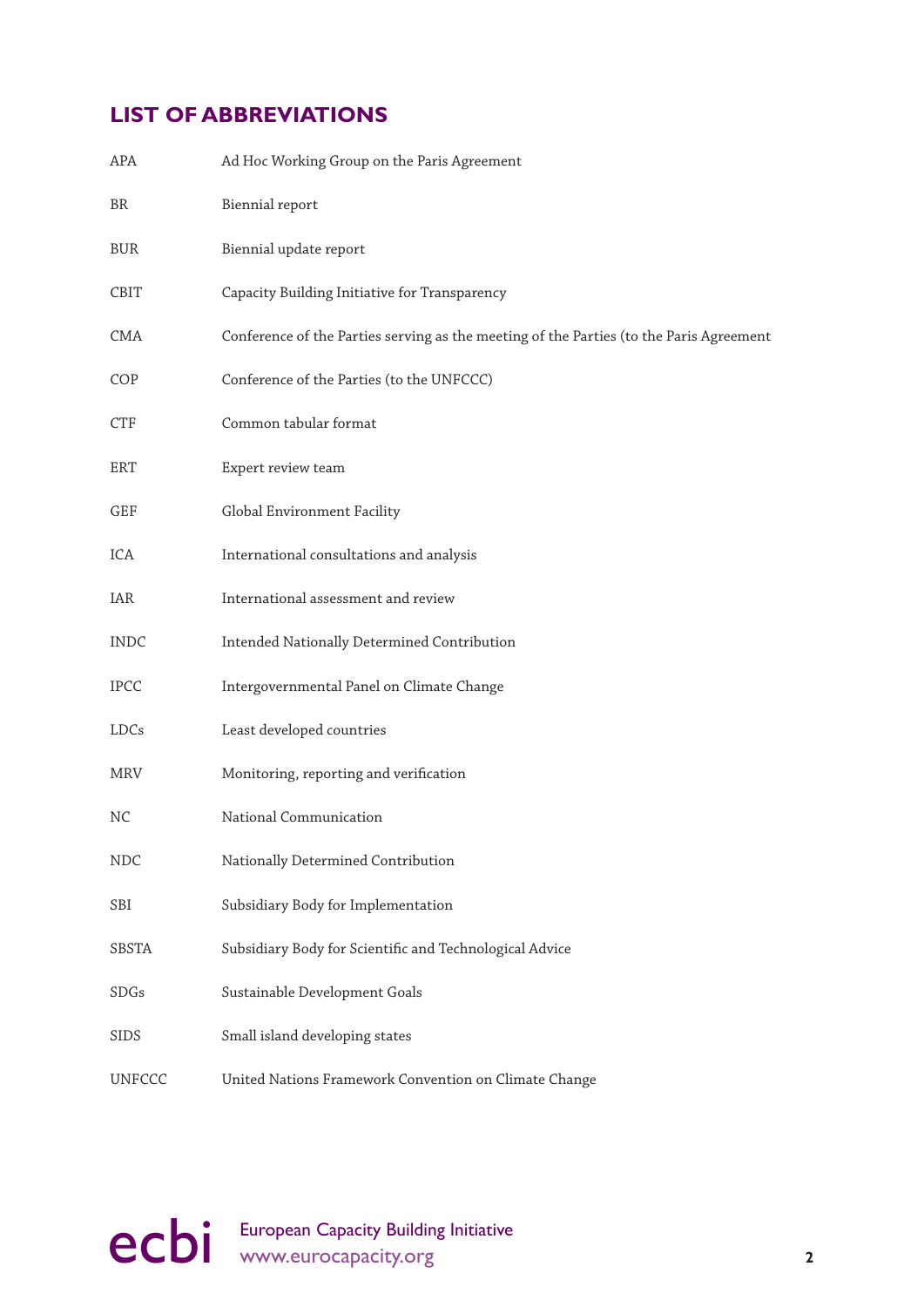### <span id="page-4-0"></span>**EXECUTIVE SUMMARY**

One of the key elements of the Paris Agreement is its "*enhanced transparency framework*", set out in Article 13. Transparency of action and support is of crucial importance for the functioning of the Paris Agreement, as it can: help build trust and confidence among Parties; foster shared understandings by clarifying the information underlying Parties' Nationally Determined Contributions (NDCs); help mobilise domestic support for stronger climate action and further support; improve efficacy of action through enhanced learning; and hold Parties accountable for implementing their actions and maintaining and increasing their levels of ambition.

This paper offers an analysis of some of the major questions raised by the Paris Agreement with regard to transparency, in the form of a commentary on Article 13 as well as other provisions of the Paris Agreement and Decision 1/CP.21 that pertain to the issue. On the basis of our analysis, we identify several areas where the Paris Agreement has left gaps in building a comprehensive and coherent transparency system, and offer recommendations (summarised in *Table 1*).

| Table 1: Summary of Recommendations                                   |                                                                                                                                                                                                |                                                                                                                                                                                                                                                                                                                                                                                            |  |  |  |
|-----------------------------------------------------------------------|------------------------------------------------------------------------------------------------------------------------------------------------------------------------------------------------|--------------------------------------------------------------------------------------------------------------------------------------------------------------------------------------------------------------------------------------------------------------------------------------------------------------------------------------------------------------------------------------------|--|--|--|
|                                                                       | <b>Gaps</b>                                                                                                                                                                                    | <b>Recommendations</b>                                                                                                                                                                                                                                                                                                                                                                     |  |  |  |
| <b>Crosscutting Elements</b>                                          |                                                                                                                                                                                                |                                                                                                                                                                                                                                                                                                                                                                                            |  |  |  |
| <b>Flexibility</b>                                                    | Lack of clarity on key terms, such as "built-in<br>flexibility" and "capacities".                                                                                                              | Parties to discuss practical options for flexibility in<br>reporting and review in the development of modalities,<br>procedures and guidelines (MPGs) for the transparency<br>framework.                                                                                                                                                                                                   |  |  |  |
| <b>Relation with global</b><br>stocktake                              | • Unclear how transparency framework outputs<br>will serve as inputs into the global stocktake<br>(Article 14).<br>• Unclear whether support needed will be<br>considered in global stocktake. | • Parties to specify what types of reports under Article<br>13 could serve as inputs into the global stocktake.<br>• Parties also to identify information on support needed<br>as input into the global stocktake.                                                                                                                                                                         |  |  |  |
| <b>Relation with</b><br>implementation<br>and compliance<br>mechanism | No explicit linkage between outputs of<br>transparency framework and the functioning of<br>the implementation and compliance mechanism<br>(Article 15).                                        | Parties to clarify in development of Article 15 modalities<br>and procedures whether (and, if so, how) outputs<br>of, and activities under, Article 13 would inform the<br>implementation and compliance mechanism.                                                                                                                                                                        |  |  |  |
| <b>Relation with other</b><br>elements of Paris<br><b>Agreement</b>   | Unclear how transparency framework relates<br>to REDD+ (Article 5), the mechanisms under<br>Article 6, and loss and damage (Article 8).                                                        | In development of MPGs, Parties to identify linkages with<br>elements of Paris Agreement not mentioned in Article<br>13, and align guidance where needed.                                                                                                                                                                                                                                  |  |  |  |
| <b>Transition from</b><br>existing transparency<br>system             | Lack of clarity on the transition from existing<br>systems of transparency to Paris systems.                                                                                                   | • Parties to task the UNFCCC Secretariat to prepare<br>a technical report on lessons learned from existing<br>transparency processes so that Parties can identify what<br>elements of existing processes could be maintained and<br>what elements are no longer relevant.<br>• Parties to develop a roadmap to clarify the timing of<br>the transition from existing transparency systems. |  |  |  |
| <b>Transparency of action</b>                                         |                                                                                                                                                                                                |                                                                                                                                                                                                                                                                                                                                                                                            |  |  |  |
| <b>NDC</b> guidance                                                   | Without further UNFCCC guidance for NDCs<br>and accompanying information, tracking progress<br>with implementing NDCs, and aggregating and<br>comparing them, is very challenging.             | Parties to provide further guidance for NDCs and<br>accompanying information (under paragraphs 26 and<br>28 of Decision I/CP.21) as soon as possible, to facilitate<br>the development of the MPGs for the transparency<br>framework.                                                                                                                                                      |  |  |  |
| Transparency of<br>adaptation                                         | Unclear what transparency of adaptation<br>actions entails, especially if not supported by<br>international finance. Which actions should be<br>reported? How should they be measured?         | Parties to develop further guidance for monitoring and<br>evaluating adaptation actions (including guidelines for<br>National Adaptation Plans).                                                                                                                                                                                                                                           |  |  |  |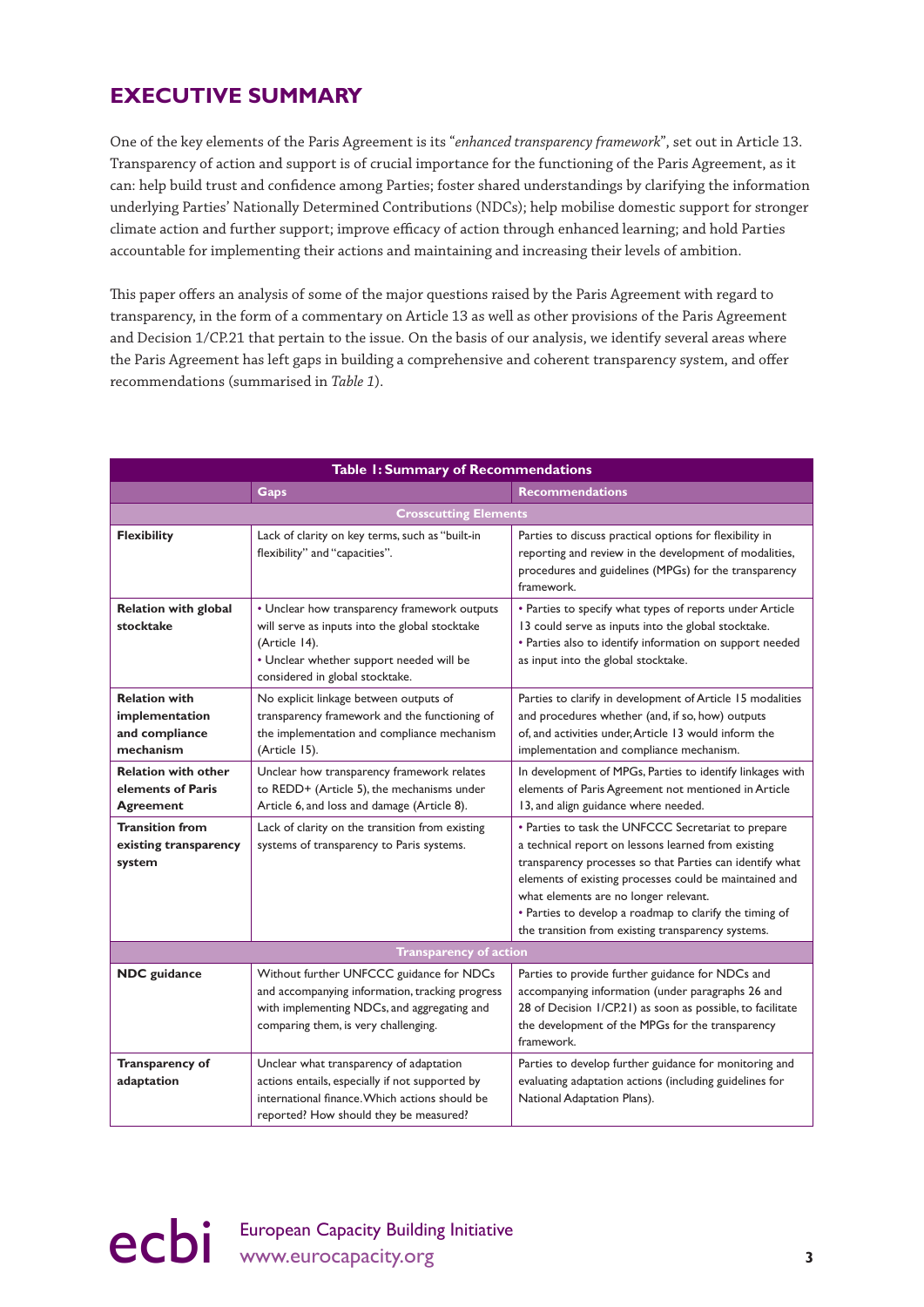| <b>Transparency of support</b>                                                                    |                                                                                                                                                                                 |                                                                                                                                                                                               |  |  |  |
|---------------------------------------------------------------------------------------------------|---------------------------------------------------------------------------------------------------------------------------------------------------------------------------------|-----------------------------------------------------------------------------------------------------------------------------------------------------------------------------------------------|--|--|--|
| <b>Accounting for</b><br>financial support<br>received                                            | Accounting modalities for financial support<br>received are not contemplated.                                                                                                   | Parties to consider developing accounting modalities<br>for financial support received, for example under the<br>Subsidiary Body for Scientific and Technological Advice.                     |  |  |  |
| Support to least<br>developed countries<br>(LDCs) and small<br>island developing<br>states (SIDS) | Discretionary reporting for LDCs and SIDS on<br>support needed and received might impede the<br>emergence of a clear picture of the international<br>climate finance landscape. | Donors to provide significant support to LDCs and SIDS<br>to help them increase the frequency and quality of their<br>reporting on support needed and received.                               |  |  |  |
| Non-financial support                                                                             | Lack of clarity on how to report on non-financial<br>support (i.e. technology transfer and capacity<br>building).                                                               | Parties to develop further guidance on how to report on<br>non-financial support needed, provided and received to<br>document fulfilment of Articles 10 and 11.                               |  |  |  |
| Use, impact and<br>estimated results of<br>support received                                       | No specific mandate for work on how to report<br>on the use, impact and estimated results of<br>support received.                                                               | Parties to provide mandate to develop guidance on how<br>developing countries can report on the use, impact and<br>estimated results of the support received.                                 |  |  |  |
| Capacity building for transparency                                                                |                                                                                                                                                                                 |                                                                                                                                                                                               |  |  |  |
| Capacity building for<br>transparency                                                             | Risk that the Capacity Building Initiative for<br>Transparency primarily focuses only on capacity<br>building for transparency of mitigation action.                            | Parties and the Global Environment Facility to ensure<br>that the Capacity Building Initiative for Transparency<br>also builds capacity for transparency of support and<br>adaptation action. |  |  |  |
| Funding for the<br>transparency<br>framework                                                      | Unclear whether funding for the effective and<br>sustainable functioning of the transparency<br>framework is available.                                                         | Parties (with support from the Secretariat) to calculate<br>possible (financial and human) resource requirements<br>of functioning of the framework, and to guarantee<br>sustainable funding. |  |  |  |

Negotiations on the specifics of the Paris Agreement's transparency framework have only just begun. It would therefore be unrealistic to expect all of the above recommendations to be taken up at the 22nd Conference of the Parties (COP 22) to the UN Framework Convention on Climate Change (UNFCCC) in Marrakech in November 2016. Nonetheless, Parties need to lay a foundation in Marrakech by agreeing a work plan and schedule, to meet or beat the COP 24 (2018) deadline for developing a robust transparency framework. This is crucial for providing consistent and complete data for the first biennial reporting cycle, which is to feed into the first global stocktake in 2023. Linkages with other mandates and processes need to be identified, to avoid duplication of work and ensure coordination.

It will make sense to first focus on reporting guidelines, followed by the review modalities. The UNFCCC Secretariat could prepare a technical paper on the lessons learned from existing transparency processes under the UNFCCC and the Kyoto Protocol, as well as from other international regimes. Parties could include workshops on concrete issues in the work plan, such as on the relationship between the transparency framework and the global stocktake, transparency of adaptation, and accounting for climate finance. Finally, it may be sensible to establish parallel but closely coordinated forums for discussing the modalities, procedures and guidelines for transparency of mitigation, adaptation and of support.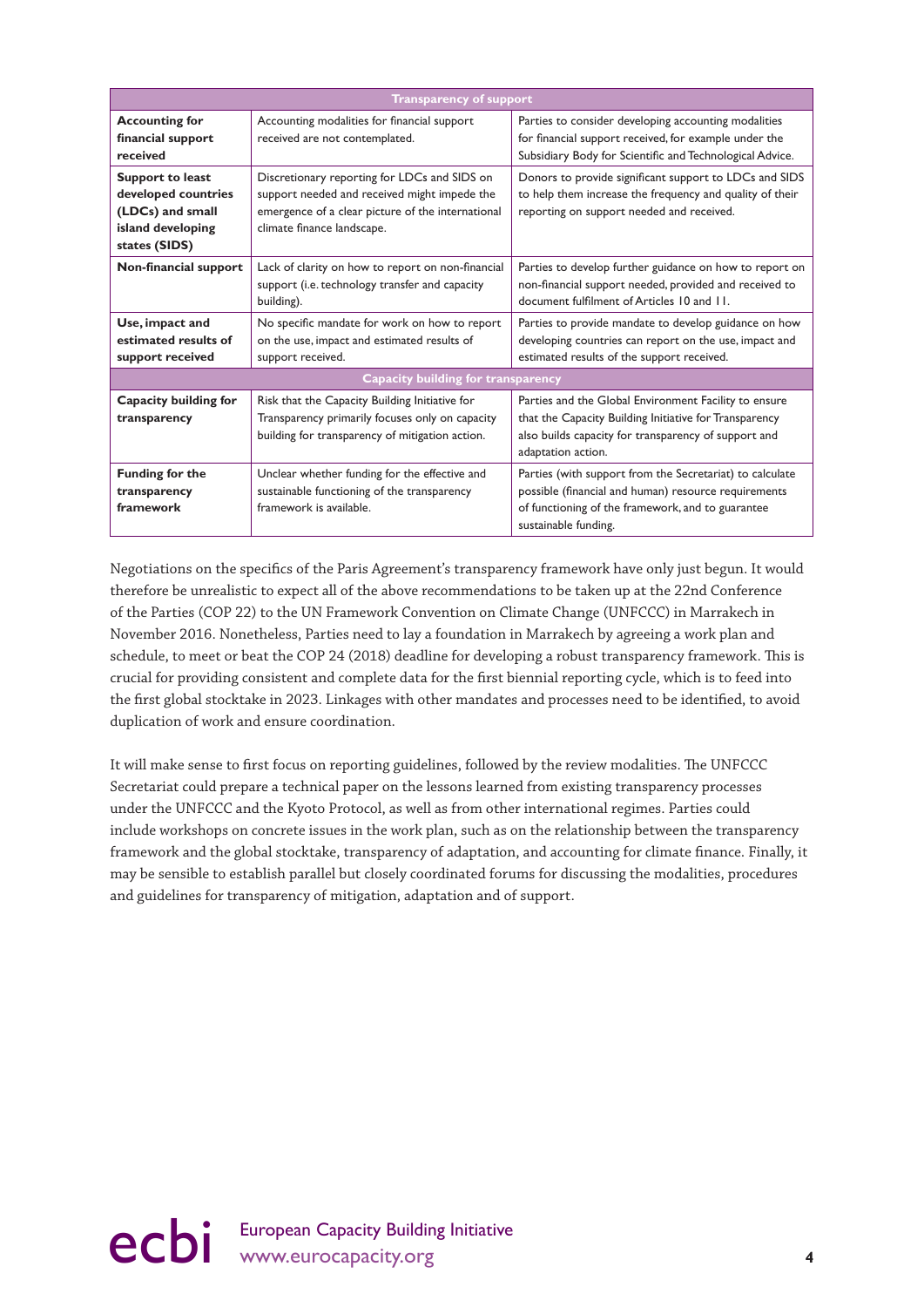### <span id="page-6-0"></span>**1. INTRODUCTION**

One of the key elements of the Paris Agreement is its enhanced transparency framework, set out in Article 13. Transparency of the actions undertaken by Parties – as well as the financial, technological and capacitybuilding support provided and received by some Parties – is of crucial importance for several reasons.

First, transparency can help build trust and confidence among Parties, by making clear the level of implementation efforts made to achieve Parties' various commitments in the Agreement. This, in turn, can help clarify the level of collective efforts by Parties. Second, transparency can foster shared understandings by clarifying the information underlying Parties' Nationally Determined Contributions (NDCs). Third, the information generated through the transparency framework can help mobilise domestic support for stronger climate action and further support, and point to future opportunities for Parties to enhance action. Transparency can improve efficacy of climate action through enhanced learning. Finally, a transparency framework may help to hold Parties accountable for their actions and their level of ambition.

The enhanced transparency framework departs from previous reporting and review processes under the UN Framework Convention on Climate Change (UNFCCC) in that it establishes one framework applicable to all Parties to the Agreement. Nonetheless, it provides for "*built-in flexibility which takes into account Parties' different capacities*" (Article 13.1). This means that the design of the transparency framework will raise important questions concerning the differentiation between Parties.

Although the approach to reporting and review may be different under the Paris Agreement, the existing system does not become irrelevant. Various reporting and review processes have yielded many years of important experience with reporting on climate action – and more recently also support – and has led to an evolving system for the review of those reports (van Asselt *et al.*, 2015).

The Agreement, along with its accompanying Decision 1/CP.21, contains a fair amount of detail on the design and operation of the transparency framework, but it also leaves many important details to future negotiations under the Ad Hoc Working Group on the Paris Agreement (APA) as well as other bodies, and Article 13 contains wording that will likely be heavily contested.

Against this background, this paper offers an outline of some of the major questions raised by the Paris Agreement with regard to transparency, in the form of a commentary on Article 13 as well as other provisions of the Paris Agreement and Decision 1/CP.21 that pertain to the issue.

We begin with an introduction to the crosscutting elements of the transparency framework that matter for both action and support (Section 2), and then take up the areas of transparency of action and support in turn (Sections 3 and 4). We then discuss the provisions related to the support to be provided to some developing country Parties to build their capacity to meet the enhanced transparency requirements (Section 5). Finally, we highlight several areas where the Paris Agreement has left gaps in building a transparency system (Section 6), and offer recommendations in this regard, including priorities for the Conference of the Parties (COP) in Marrakech in November 2016 (Section 7).

## ecbi European Capacity Building Initiative<br>
s<br> **S**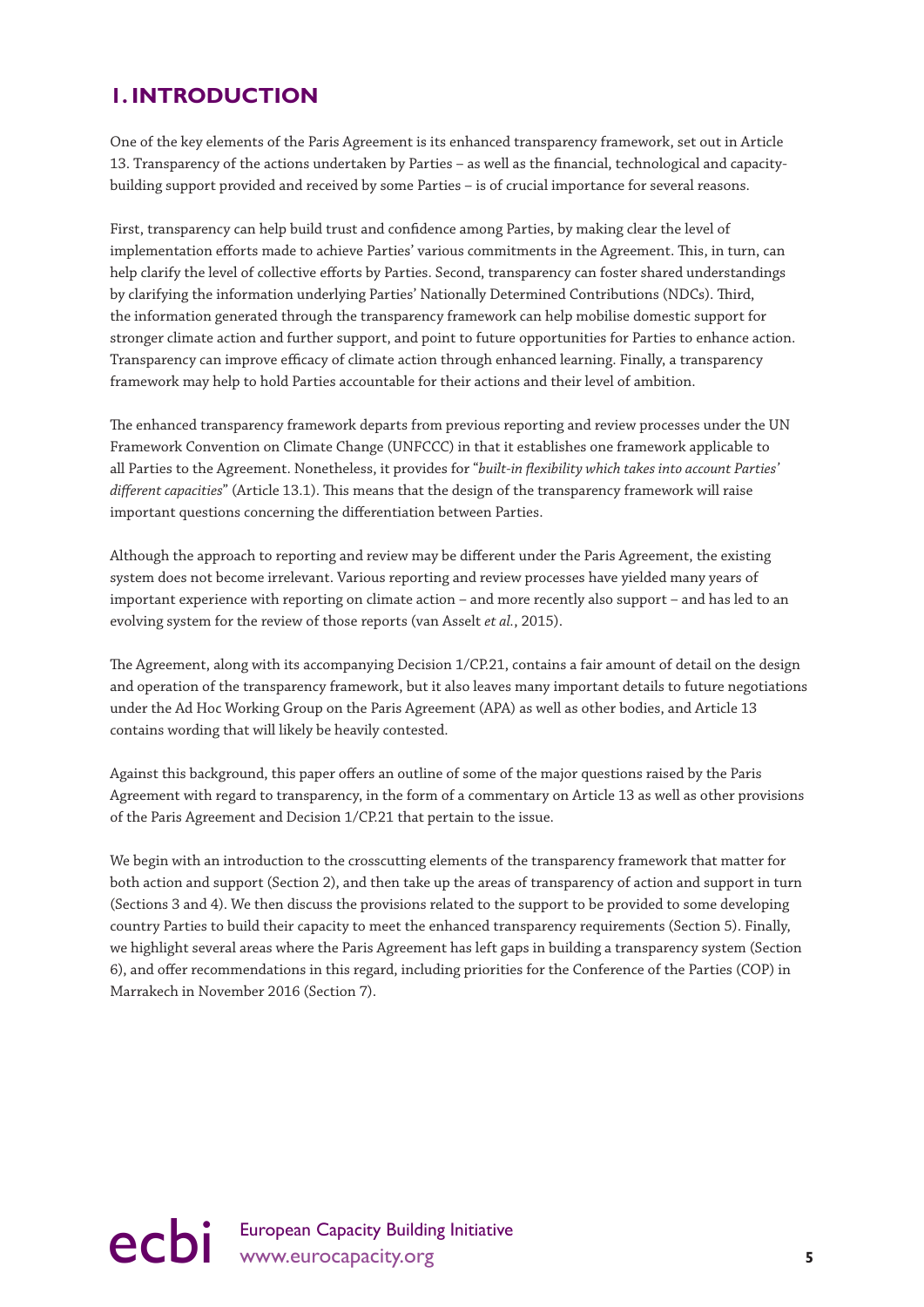### <span id="page-7-0"></span>**2. CROSSCUTTING ELEMENTS OF THE TRANSPARENCY FRAMEWORK**

*Article 13.1* establishes the transparency framework for both action and support, with a view to building mutual trust and promoting effective implementation. It also states that the framework will have "*built-in flexibility which takes into account Parties' different capacities*", and suggests the framework will build upon collective experience.

**Commentary:** The enhanced transparency framework is the new name for a system of reporting and review. Such systems are an indispensable and common feature of any multilateral environmental agreement (Raustiala, 2001). What sets the transparency framework apart from existing reporting systems under the UNFCCC (*see Box 1*) is that it is common to all Parties, with flexibility in the implementation. A key challenge will be to put the framework's "*built-in flexibility*" – a term that helped facilitate agreement on a common transparency framework in Paris – into practice (see also Dagnet *et al.*, 2016). In other words, what will it mean to "*take into account*" Parties' different capacities, and how will such capacities be determined? The reference to "*collective experience*" can be taken as a reference to existing reporting and review systems under the Convention (*see also below*).

*Article 13.2* states that the framework "*shall provide flexibility in the implementation of the provisions of this Article to those developing country Parties that need it in the light of their capacities*" and that the modalities, procedures and guidelines (MPGs) to be developed by the APA will reflect this flexibility.

**Commentary 1:** This provision elaborates on the built-in flexibility noted above. It suggests that "*those developing country Parties that need it in the light of their capacities*" will need to be treated with flexibility. However, it is silent about how this key criterion will be judged. Negotiating this will likely be very challenging, and there may not even be an objective measure of capacity (e.g. should it be based on total income, income per capita or another measure of capacity?). Nevertheless, existing classifications may inform the determination, such as the [criteria for the identification and graduation of LDCs](http://unohrlls.org/about-ldcs/criteria-for-ldcs/), the [World](https://datahelpdesk.worldbank.org/knowledgebase/articles/906519-world-bank-country-and-lending-groups)  [Bank's criteria for classifying countries by income level](https://datahelpdesk.worldbank.org/knowledgebase/articles/906519-world-bank-country-and-lending-groups), or the [United Nations' Human Development](http://hdr.undp.org/en/content/human-development-index-hdi)  [Index.](http://hdr.undp.org/en/content/human-development-index-hdi) The alternative to negotiating a criterion – self-determination by developing country Parties of their capacity – may lead to an unpredictable system in which some developing country Parties can choose the most flexible or lenient requirements, following the argument that they need it in light of their capacities. This may undermine the very purpose of the transparency system. The one exception where the Paris Agreement is already clear about differential treatment is that of least developed countries (LDCs) and small island developing states (SIDS), which are mentioned specifically (*see below*).

**Commentary 2:** Related to the question of *which countries* should receive flexibility is the question of *how* flexibility could be incorporated in the MPGs. There are several options, including those highlighted in paragraph 89 of Decision 1/CP.21:

- *Scope of reporting:* The scope of reporting could be linked to the type of NDC (and accompanying information). This could entail different types of reporting requirements according to the type of mitigation goal included in the NDC (Briner and Moarif, 2016; Dagnet *et al.*, 2014). It could further mean different reporting requirements for countries whose NDC includes an adaptation component, or for countries whose NDC is partly conditional on support. Differentiating reporting requirements according to the type of NDC would need to be carefully designed so as to avoid the possible perverse incentive that countries submit intentionally vague and short NDCs to avoid having to report in detail.
- *Level of detail of reporting:* The level of detail of reporting is related to the scope of reporting. One suggestion to allow for variation in the level of detail in reporting is the introduction of different tiers of reporting, depending on the type of NDC, obligations taken on by Parties, data availability and/

## ecbi European Capacity Building Initiative **6**<br> **example 20** intervention of the www.eurocapacity.org **6**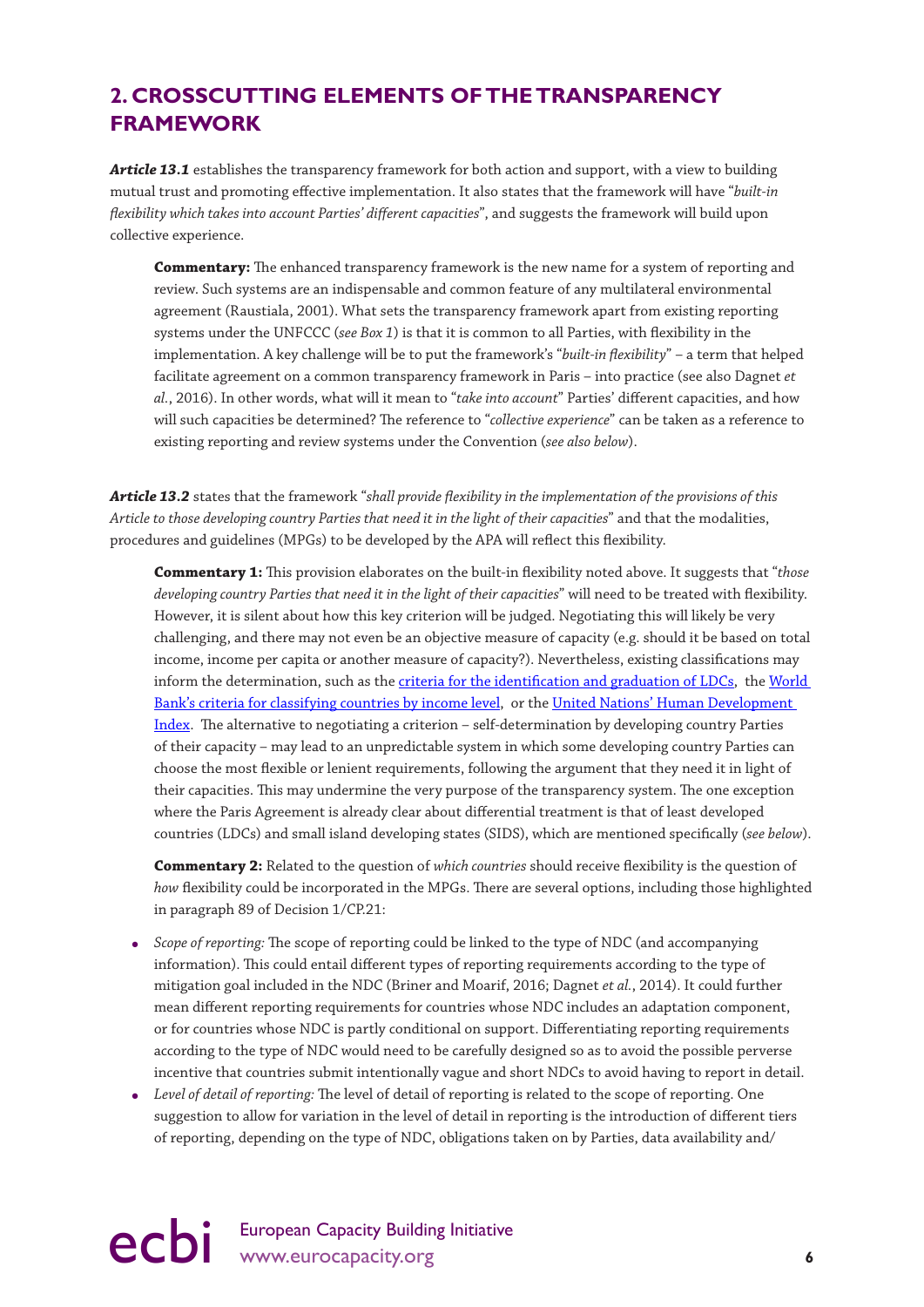or capacity (Briner and Moarif, 2016; see also Dagnet *et al.*, 2014; Deprez *et al.*, 2015).<sup>1</sup> Under a tiered system, developed country Parties would be subject to the highest level of reporting; LDCs and SIDS would be subject to the least stringent tier; one or several other tiers could be introduced for other developing countries, with voluntary reporting according to more stringent tiers always an option. Flexibility could be introduced by allowing some Parties to only submit summary reports, providing the minimum amount of information needed (e.g. emissions trends rather than detailed overviews), with a reference to where original data can be found.

- *Frequency of reporting:* Decision 1/CP.21, paragraph 90 requires all Parties to submit the information required by Article 13.7-13.10 "*no less frequently than on a biennial basis*"; and allows LDCs and SIDS to do so at their discretion. Flexibility does not mean that Parties can report less frequently under the Paris Agreement than under the Convention (Decision 1/CP.21, paragraph 92(e)). Although more frequent reporting can be viewed as burdensome (especially for smaller developing countries), it can also help build capacity by strengthening experience with the reporting system of the UNFCCC and engaging with international experts. The "*no less frequently*" wording in paragraph 90 implies that reporting can be more frequent (e.g. annually) for some Parties, notably developed country Parties.
- *Scope of review:* Flexibility can be applied to the scope of technical reviews in various ways. First, as mentioned by Decision 1/CP.21, paragraph 89, in-country reviews could be made optional for some Parties, who would then be subject to only a centralized review. This would be appropriate for LDCs and SIDS, which may not have the capacity to organise in-country visits by technical expert review (TER) teams (van Asselt *et al.*, 2016). Second, the scope of the review can vary according to the contents of the NDC and, related to this, the scope of reporting (e.g. a review could cover black carbon if a Party's NDC includes black carbon and the Party reports its emissions). Third, the scope of review can vary for groups of countries, with optional group reviews for some groups of countries (e.g. LDCs; SIDS; African LDCs; Pacific island SIDS; etc.). A key consideration in determining the scope of review is the available time (e.g. for carrying out the multilateral consideration for all Parties during UNFCCC sessions with already busy schedules), as well as the financial and human resources necessary to conduct the review. In particular, further capacity to cover the provision of information on support and adaptation may be necessary. Part of this capacity could be provided through systematic training of expert reviewers (Dagnet *et al.*, 2014). Moreover, if no group reviews would be carried out, the number of countries under review would increase significantly compared to existing review processes, which already push available resources to their limit (Herold, 2012). Increasing financial support and capacity for review is therefore key, but it should be kept in mind that – as is already the case – expert reviewers should not only come from developed countries. Finally, in addition to differentiating the scope of the TER, the scope of the multilateral consideration could also vary. For instance, although expert reviews could be carried out for all Parties, multilateral consideration could allow for group reviews (van Asselt *et al.*, 2016).
- *Frequency of review:* The Paris Agreement and Decision 1/CP.21 are silent about the frequency of review. Reviewing each Party at least once during each five-year NDC cycle would seem to be a minimal prerequisite for an effective transparency framework. Reports can be reviewed whenever they have been submitted, meaning that any flexibility applied to the frequency of reporting would be extended to the frequency of review. Given that the frequency of reporting for all Parties (except LDCs and SIDS) is at least every two years, this would mean that reviews for all those Parties would take place biennially as well.

<sup>1</sup> The tiers approach draws inspiration from the IPCC's tiers specifying methodologies for calculating emissions for greenhouse gas inventories, with increasing levels of detail. But, as Briner and Moarif (2016: 18) note, the concept could be extended to other parts of the reporting guidelines.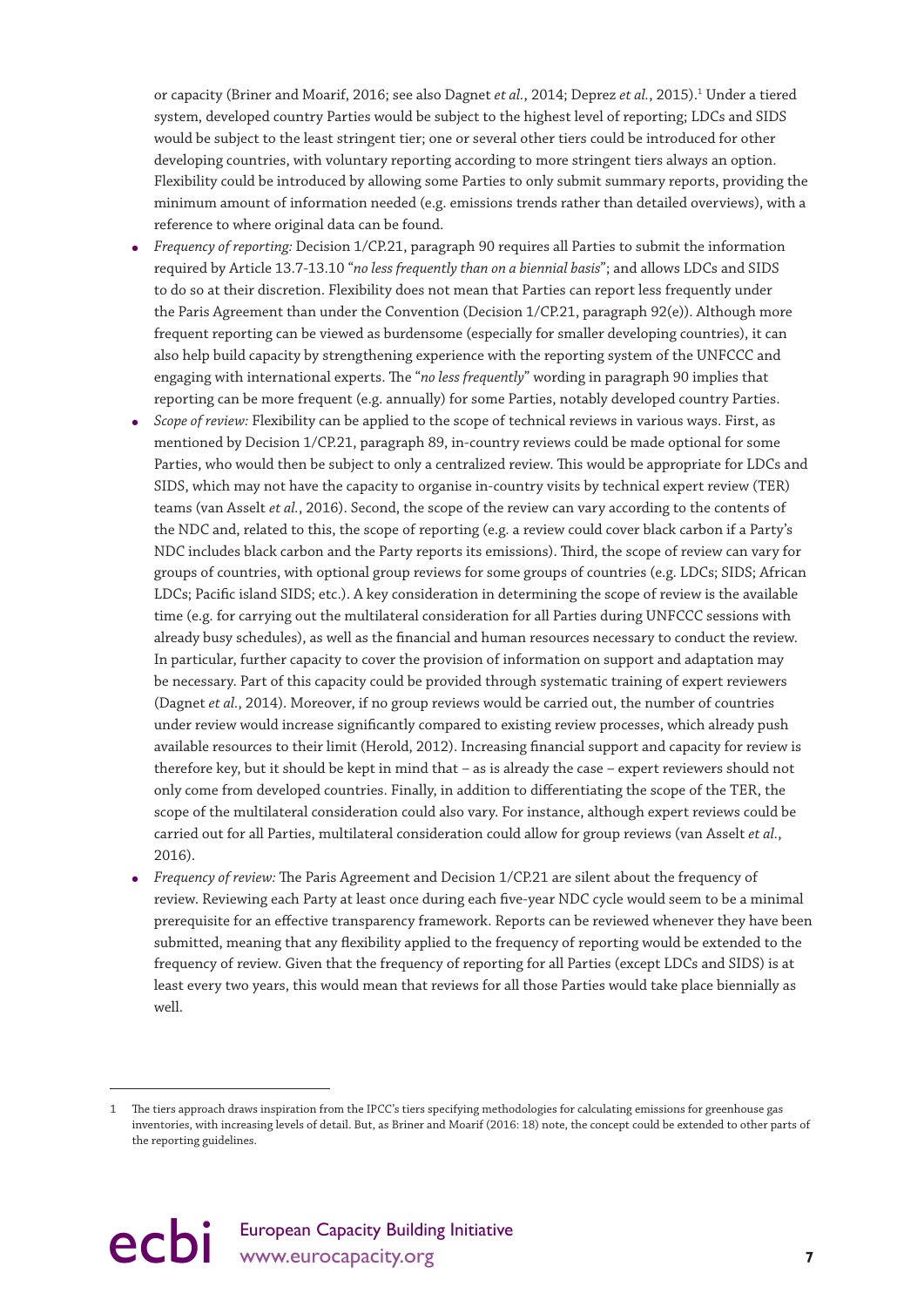#### **Box 1: Transparency arrangements under the UNFCCC**

The UNFCCC contains various obligations for Annex I Parties to report on their progress with implementation. They do so through national communications (NCs). These are subject to regular in-depth reviews by expert review teams (ERTs), which comprise experts nominated by Parties and, at times, from intergovernmental organsations. ERTs review the information provided, and assess progress made. The process is intended to be non-political, facilitative and transparent. The reviews generally include in-country visits in addition to desk-based studies, although centralised reviews are possible for economies in transition with low emission levels. The process allows for Parties to respond to the review reports before their release. The reports are forwarded to the UNFCCC's Subsidiary Body for Implementation (SBI); however, political consideration of these reports is minimal. NCs by non-Annex I Parties are not subject to review, although a Consultative Group of Experts provides technical assistance and advice to non-Annex I Parties in the preparation of their reports.

In addition to NCs, all Annex I Parties need to communicate national greenhouse gas inventories. These reports follow a common format and guidelines, and need to be transparent, accurate, complete, consistent and comparable. Since 2003, inventory reports have been subject to a technical review process by ERTs. Such reviews include desk-based reviews, centralised reviews, as well as in-country visits. Non-Annex I Parties are not required to submit separate inventory reports, but they have to include the results of inventories in their NCs.

The Cancún Agreements introduced new reporting and review processes. Parties agreed that in addition to NCs and inventory reports, developed countries will submit biennial reports (BRs) on their progress in achieving emission reductions and providing support to developing countries. BRs are subject to international assessment and review (IAR) every two years, either independently or together with NCs. IAR includes two separate steps: a technical review and a multilateral assessment. When submitted simultaneously, BRs and NCs are subject to a joint in-country review; otherwise, a centralised review will be carried out. Technical reviews examine in-depth issues not covered in the inventory review, including information related to emission reduction pledges and the provision of support. The review focuses on transparency, completeness, timeliness, and adherence to reporting guidelines. ERTs can ask questions and request information from the Party, and can also offer suggestions and advice. The multilateral assessment draws on the technical review, the Party's reports, and supplementary information on the achievement of the Party's emission reduction target, the role of land use, land-use change and forestry activities, and carbon credits from market-based mechanisms. Other Parties can submit written questions, or raise questions in a session of the SBI. The Secretariat maintains a record of the questions and answers, and the SBI can forward conclusions to the COP. The first multilateral assessments took place at sessions in 2014 and 2015, resulting in a review of 43 developed country Parties.

The Cancún Agreements also specify that developing countries – except LDCs and SIDS – should submit new biennial update reports (BURs) every two years from 2014 onwards, either in conjunction with NCs or separately. BURs should include information on, among others, national circumstances and institutional arrangements, mitigation actions, and financial, technical and capacity needs. These reports are subject to international consultation and analysis (ICA) under the SBI. The aim of ICA is to enhance transparency through a process that is to be non-confrontational and non-intrusive, and that respects national sovereignty. For the purposes of ICA, LDCs and SIDS can be discussed in groups. The process starts with an analysis of BURs by a team of technical experts, in consultation with a Party. Based on the experts' report, a facilitative sharing of views will take place, which can include questions and answers between Parties. The first workshop as part of this process was held in May 2016.

The experience with the existing reporting and review processes shows a gradual convergence of reporting and review for developed and developing countries, with flexibilities for developing countries (particularly for LDCs and SIDS). The existing processes have also shown that reporting and review can place a significant burden on Parties, expert reviewers and the UNFCCC Secretariat, and that it requires significant financial and human resources. Nevertheless, reporting has generally improved, as has the quality of information (Briner and Moarif, 2016).

Source: Drawing on van Asselt *et al.*, 2015

*Article 13.3* addresses the relationship with the existing reporting and review systems of the UNFCCC, suggesting that the transparency framework "*shall build on and enhance*" those arrangements. *Article 13.4* elaborates on this by suggesting that UNFCCC transparency arrangements, "*shall form part of the experience drawn upon*" for developing MPGs. Similarly, paragraph 93 of Decision 1/CP.21 suggests that the MPGs should "*draw on the experiences from and take into account other ongoing relevant processes under the Convention*". Article 13.3 further specifies that the transparency framework will recognise the special circumstances of LDCs and SIDS. Finally, it offers several guiding principles for its implementation, providing that this will need to happen in a "*facilitative, non-intrusive, non-punitive manner, respectful of national sovereignty, and avoid placing undue burden on Parties*".

## ecbi European Capacity Building Initiative<br>
8<sup>8</sup>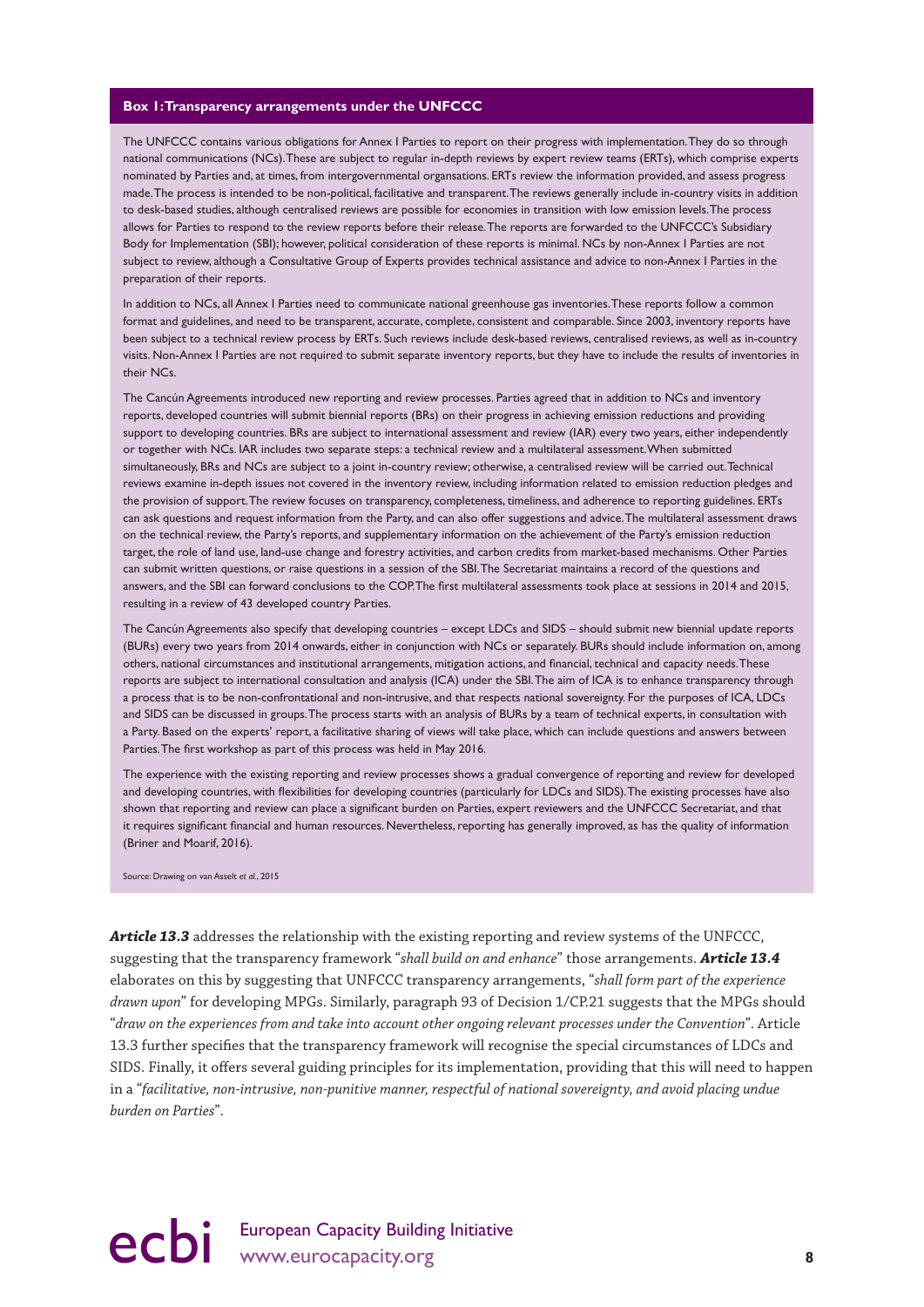**Commentary 1:** For reasons of both political feasibility and practicality, the design of the new transparency framework is likely to draw on experiences with existing review processes (*see Box 1*). Two questions arise in this context: (i) What parts of the existing review processes will be drawn upon and what parts of the existing processes will be abandoned? And (ii) how will the transition from the existing to the new system take place? Regarding the first question, what is clear from Decision 1/ CP.21 is that the following elements will be transposed in some form:<sup>2</sup> biennial reporting; technical reviews, including in-country reviews for some Parties; multilateral consideration; and flexibilities for LDCs and SIDS. But for other elements it is less clear whether – and, if so, to what extent – they will be maintained. For instance, it is unclear whether existing reporting and review guidelines will be used or updated, or whether new guidelines will be developed from scratch. This question is inherently related to the question of how to implement flexibility in the transparency framework, given that the existing system differentiates between developed and developing countries. However, given "*that Parties [should] maintain at least the frequency and quality of reporting in accordance with their respective obligations under the Convention*", increased flexibility cannot lead to less stringent or detailed reporting requirements than under the existing system. Concerning the second question, Decision 1/CP.21, paragraph 98, further suggests that the new system would supersede the system of the Cancún Agreements "*immediately*" following the submission of the final biennial reports (BRs) and biennial update reports (BURs). However, the timing of the submissions of the final BRs/BURs is still to be determined. The fact that the NDCs under the Paris Agreement cover the period from 2020 onwards suggests that the transition should take place in or around the year 2020 (see also Briner and Moarif, 2016).

**Commentary 2:** The reference to LDCs and SIDS in this provision makes clear that flexibility will be applied to these groups of countries (although it may also extend to other developing countries). As discussed above, paragraph 90 of Decision 1/CP.21 clarifies that this includes flexibility in the frequency of reporting, but this provision suggests that flexibility can and should also be applied to other elements of the transparency framework, including review.

**Commentary 3:** The principles "*facilitative, non-intrusive, non-punitive manner, respectful of national sovereignty, and avoid placing undue burden on Parties*" underline the non-confrontational nature of the transparency framework. More specifically, and in line with existing practices (*see Box 1*), it could be understood to mean that the review will not question the appropriateness of policies and measures. It could also be understood to mean that any outcome of the framework (e.g. TER reports or summaries of the multilateral consideration) would need to avoid placing demands on the Party under review. Still, the TER is to lead to an identification of "*areas of improvement*" (see below), and the outcome of the review process may be linked to the mechanism to facilitate implementation and promote compliance under Article 15. The notion of avoiding placing undue burdens on Parties suggests that the framework needs to operate efficiently, with MPGs being cognisant of different Parties' national circumstances.

*Article 13.5* and *Article 13.6*, specifying the purpose of the framework of transparency of action and of support respectively, both suggest that the transparency framework will "*inform the global stocktake under Article 14*".

**Commentary 1:** By specifying distinct purposes for the framework for transparency of action and the framework for transparency of support, the Paris Agreement may seem to suggest that there are two frameworks rather than one. However, Article 13.1 clearly establishes one "*enhanced transparency framework for action and support*". Within this framework, the purposes for providing transparency of

<sup>2</sup> This does not mean that the modalities and procedures will be the same as those for existing review processes.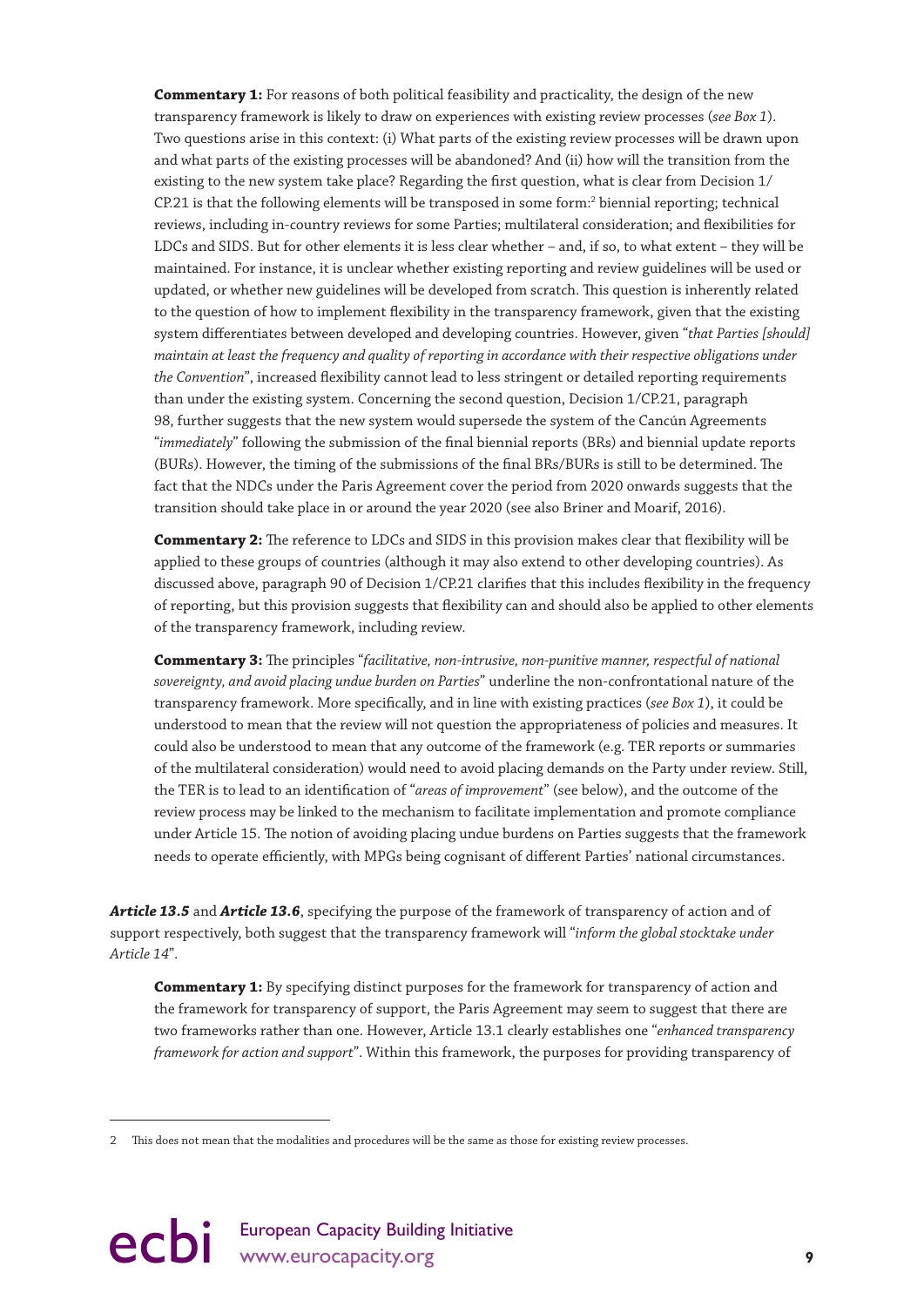action and of support may differ, as Article 13.5-13.6 indicates.

**Commentary 2:** What Article 13.5 and 13.6 suggest is that some kind of output of the transparency framework will serve as a source of input into the stocktake. As the inputs of the stocktake are not defined exhaustively under paragraph 99 of Decision 1/CP.21, Parties can include several types of outputs from the transparency framework (Holz and Ngwadla, 2016). The only type of output explicitly mentioned already in paragraph 99(a)(ii) are adaptation-related reports pursuant to Article 13.8 (see Section 3). In addition, the stocktake could consider: (i) national inventory reports by individual<sup>3</sup> Parties; (ii) reports including information necessary to track progress made in implementing and achieving NDCs by individual Parties; (iii) reports on support provided by individual Parties; (iv) reports on support received by individual Parties. Moreover, should the MPGs mandate them, the following reports could be considered: (v) synthesis reports of any or all of the abovementioned Party reports by the Secretariat; (vi) TER reports on individual Parties; (vi) synthesis reports by the Secretariat of TER reports; (vii) summaries of the multilateral consideration for each Party; (viii) synthesis reports on the multilateral consideration of all Parties; and (ix) a regular (e.g. annual) report by the Secretariat on the functioning of the framework. As the first stocktake takes place in 2023, any of the above reports would need to be generated well before then to serve as input to the stocktake (UNFCCC, 2016c: 58).

*Article 13.11* sketches the review process of reports on action and support. It contains two elements: a technical expert review and a multilateral consideration. For the TER, it suggests that developing country Parties that need it in light of their capacities should receive assistance as part of the review process. The multilateral consideration process is limited to Article 9 (finance) and a Party's NDC. *Article 13.12* offers further information on the TER, also suggesting a focus on the support provided by a Party (where relevant) and the implementation and achievement of the NDC. The TER should also lead to an identification of "*areas of improvement for the Party*". Finally, the TER is explicitly aimed at assessing consistency between the reports and the MPGs.

**Commentary 1:** The elements of the review mirror those of international assessment and review (IAR) and international consultation and analysis (ICA) under the existing system. Following this practice would mean that the two elements would be implemented consecutively, although in principle the multilateral consideration process could take place independently of the TER. The main open questions relate to the organization of the TER and the multilateral consideration processes. Relevant questions include: (i) How and on the basis of what criteria should expert reviewers be selected (e.g. in a personal capacity; relevant competence; geographical diversity; etc.)?; (ii) Against what criteria should reports be reviewed (paragraph 92 of Decision 1/CP.21 suggests "*transparency, accuracy, completeness, consistency and comparability*")?; (iii) What should be the time frame for reviews?; (iv) Should space be made for the participation of non-Party stakeholders (e.g. as expert reviewers; or providing input into the TER and/ or multilateral consideration; see van Asselt *et al.*, 2016)?; (v) How should the multilateral consideration be organised (e.g. including questions and answers before and during the in-session considerations)? For each of these questions, it will be possible to draw upon, or adapt, existing guidelines.

**Commentary 2:** Article 13.11 explicitly leaves out adaptation-related reports under Article 13.8. However, to the extent NDCs include adaptation-related information, reviewing such information may be required.

**Commentary 3:** The identification of "*areas of improvement*" for developing countries is a new

<sup>3</sup> Although reports on individual Parties may thus form inputs into the stocktake (see also Holz and Ngwadla, 2016), the stocktake itself is an assessment of collective efforts.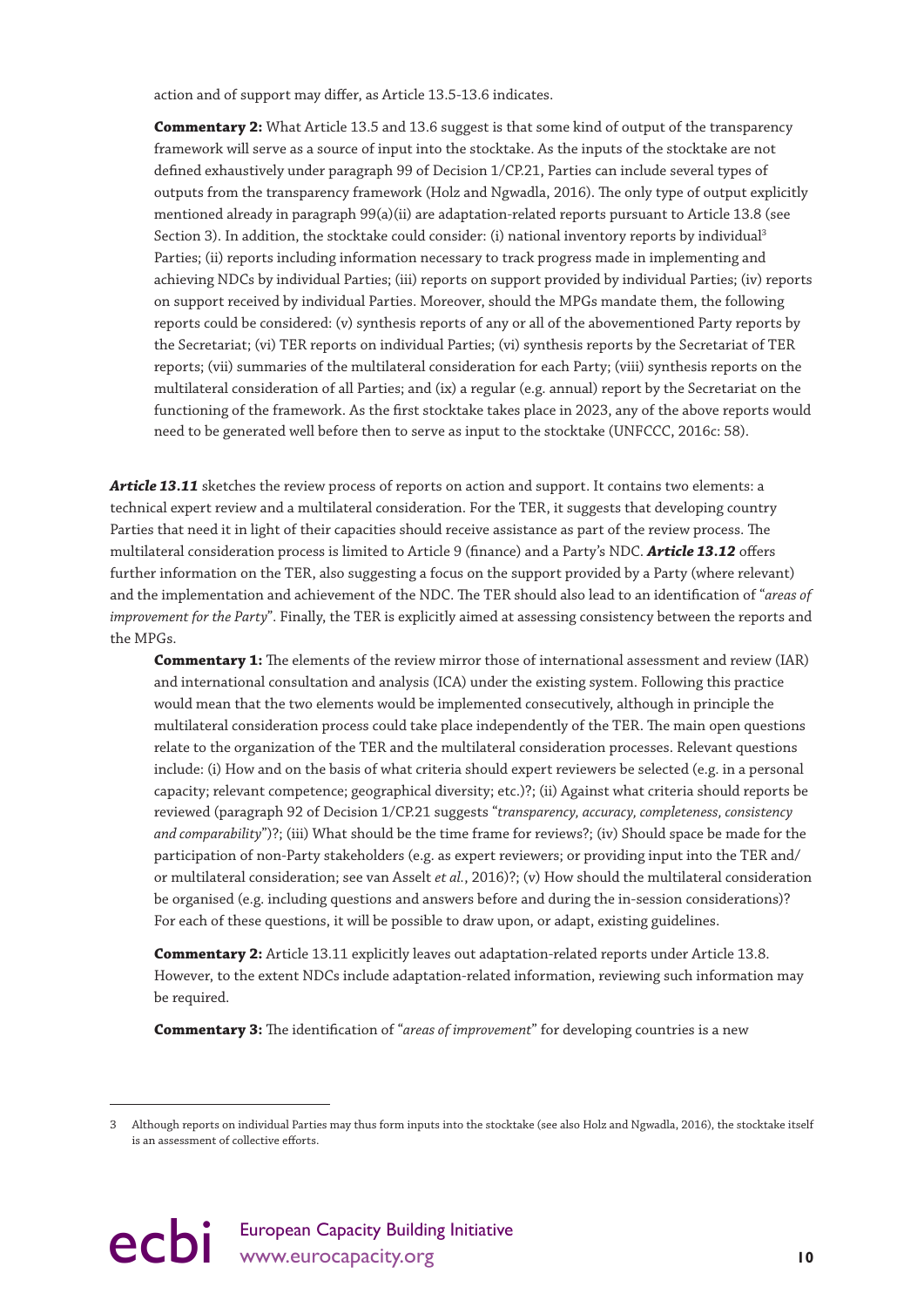instruction (Briner and Moarif, 2016). Although these areas of improvement cannot require Parties to take certain actions (given the principles guiding the transparency framework outlined above), they may be in the form of recommendations that are drafted in a clearly non-punitive fashion, for instance outlining possible steps Parties can take to improve their reporting. An open question in this regard is to what extent guidelines will build on the recently adopted review practice guidance for the review of BRs and NCs (UNFCCC, 2016b), which distinguishes between "recommendations" (with respect to "shall" requirements in the reporting guidelines) and "encouragements" (with respect to "should" provisions). For developing countries, the identification of areas of improvement could also include pointing out barriers to implementation, such as specific gaps in funding, capacity, technology, national regulation or other policies and measures (van Asselt *et al.*, 2016).

*Article 13.13* contains a mandate for the Conference of the Parties serving as the meeting of the Parties to the Paris Agreement (CMA), at its first session, to adopt common MPGs for the transparency of action and support. Decision 1/CP.21, paragraph 92, also provides some general guidance for the development of the MPGs. This includes the need for improved reporting and transparency over time; flexibility for developing country Parties that need it in the light of their capacities (see above); the need to promote transparency, accuracy, completeness, consistency and comparability; the need to avoid duplication as well as undue burden on Parties and the Secretariat; the need to ensure that Parties maintain at least the frequency and quality of reporting in accordance with their respective obligations under the Convention; avoiding double counting; and ensuring environmental integrity.

**Commentary 1:** The MPGs will need to specify how the transparency framework will work in practice. They will need to be developed by the APA by COP 24 (2018) for adoption by CMA1 (which is likely to be suspended at COP 22 to allow the APA to fulfil its tasks). The APA also needs to specify when and how often ("*at regular intervals*") they need to be revised and updated (Decision 1/CP.21, paragraph 91). Updating the MPGs will be important to allow for changing conditions (such as increased capacities of some Parties).

**Commentary 2:** The reference to improved reporting and transparency over time expresses a statement of intent to move towards a universal system in due course, and implies that Parties' capacities to participate in the transparency framework are expected to improve.

**Commentary 3:** The references to transparency, accuracy, completeness, consistency and comparability, avoiding double counting and ensuring environmental integrity in paragraph 92 underscore the close relationship between the development of accounting rules for NDCs under Article 4.13 (for which MPGs are also under negotiation; see Decision 1/CP.21, paragraph 31). In addition, the reference to the criteria of transparency, accuracy, completeness, consistency and comparability suggests that these criteria will be used in the review of national greenhouse gas inventories (as they have been in the past for Annex I Parties).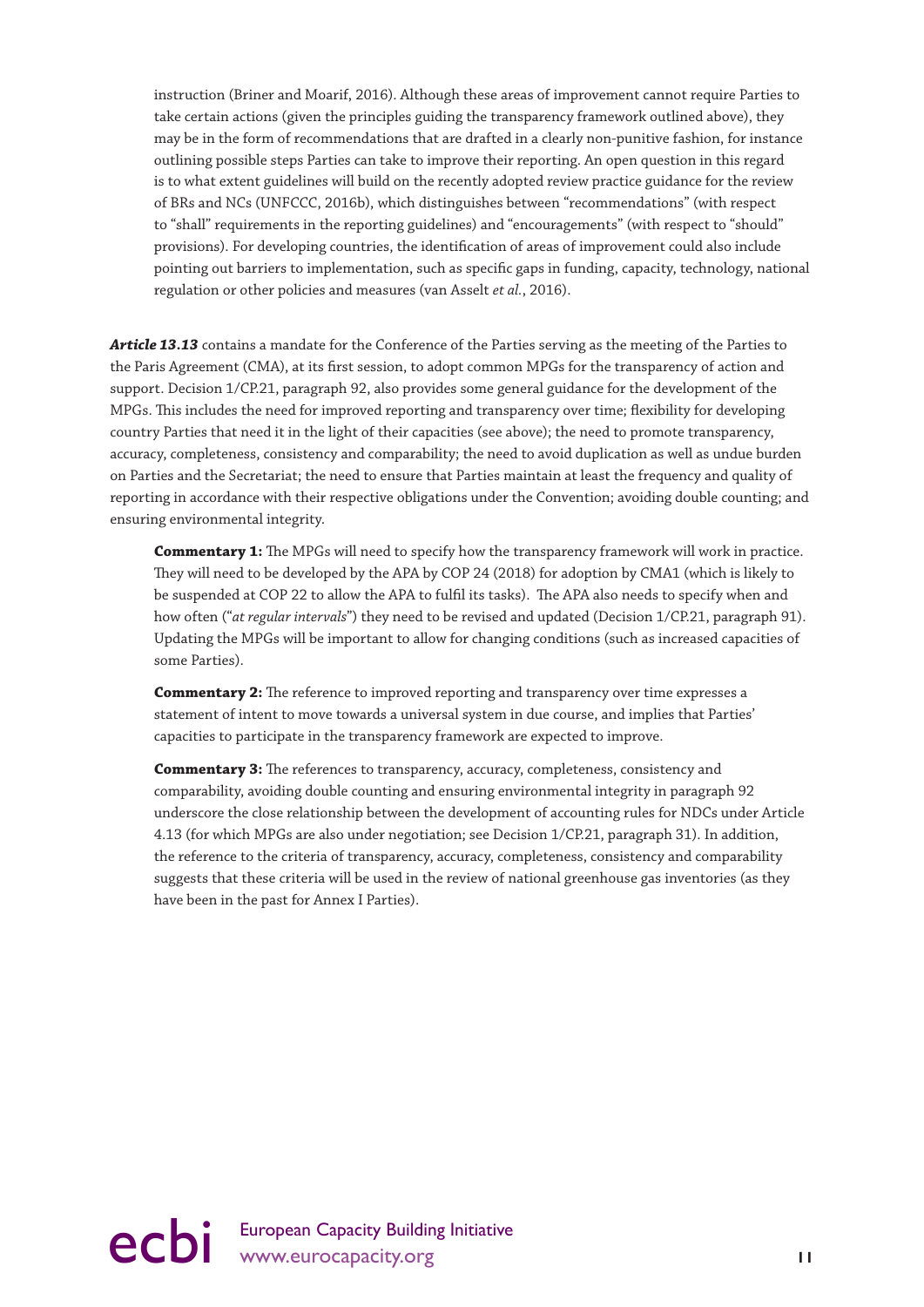### <span id="page-13-0"></span>**3. TRANSPARENCY OF ACTION**

*Article 13.5* sets out the purpose of the framework for transparency of action as "*provid[ing] a clear understanding of climate change action in the light of the objective of the Convention as set out in its Article 2, including clarity and tracking of progress towards achieving Parties' individual [NDCs] under Article 4, and Parties' adaptation actions under Article 7, including good practices, priorities, needs and gaps*".

**Commentary:** The framework for action seeks to provide clarity on how much progress Parties have made towards achieving their individual NDCs. This is of major importance for understanding to what extent Parties have pursued domestic mitigation measures with a view to achieving their NDCs. The main question with the framework for action is whether it covers all elements of an NDC. The intended NDCs (INDCs) are very heterogeneous, and guidance on the features of NDCs (and their accompanying information) is still under negotiation. As long as more detailed guidance is not yet agreed, reporting on progress towards achieving NDCs as well as reviewing this progress will remain challenging (*see Box 2*). Moreover, the heterogeneity of NDCs will also pose challenges for comparing and aggregating the effects of NDCs.

#### **Box 2: Challenges for the reporting and review of NDCs under the Paris Agreement**

The INDCs as communicated before the Paris Agreement highlight a few challenges for the framework for action, as the following examples show:

- Non-greenhouse gases: [Mexico's INDC](http://www4.unfccc.int/submissions/INDC/Published%20Documents/Mexico/1/MEXICO%20INDC%2003.30.2015.pdf) contains an unconditional reduction of 51% of black carbon which is a short-lived climate pollutant but not a greenhouse gas – by 2030. Under existing UNFCCC review processes, no guidance is available on how to report on black carbon emissions; and there are no methodologies by the Intergovernmental Panel on Climate Change (IPCC) that can be drawn upon to measure and report black carbon emissions (and reductions thereof). Similarly, black carbon emissions are not being reviewed as part of the review of greenhouse gas inventories. This will require new methodologies, reporting guidelines, and possibly also additional expertise among reviewers.
- Qualitative NDCs: Pakistan's INDC is framed in qualitative terms given the lack of available data. This will make it very challenging to track progress in the implementation and achievement of the NDCs (Briner and Moarif, 2016).
- Conditional NDCs: Many developing countries have submitted INDCs that are either partly (e.g. [Chile](http://www4.unfccc.int/Submissions/INDC/Published%20Documents/Chile/1/INDC%20Chile%20english%20version.pdf)) or wholly (e.g. [Philippines\)](http://www4.unfccc.int/submissions/INDC/Published%20Documents/Philippines/1/Philippines%20-%20Final%20INDC%20submission.pdf) conditional on the provision of support. Although the reporting of support received can be accommodated in the enhanced transparency framework, it is unclear whether and how progress towards NDCs can (or should) be reviewed under the expert review and/or multilateral consideration.

Article 13.7 specifies the minimum that each Party is required to report in relation to mitigation action, namely: (i) a national inventory report of greenhouse gas emissions and removals, following IPCC good practice methodologies accepted by the CMA; and (ii) "*[i]nformation necessary to track progress made in implementing and achieving its nationally determined contribution under Article 4*".

**Commentary 1:** Annual inventory reporting is already common practice for developed countries; for developing countries (taking into account the discretion given to LDCs and SIDS), inventory reporting will need to take place on a biennial basis. From when this will need to take place remains to be determined (see the discussion above on the transition from the existing reporting system). As is common practice, inventory reporting would follow IPCC good practice methodologies – although these methodologies would first need to be accepted by the CMA. The [IPCC methodologies](http://www.ipcc-nggip.iges.or.jp/public/2006gl/) offer flexibility to Parties, specifying three tiers of reporting greenhouse gas emissions, with increasing levels of information.

**Commentary 2:** As noted above, the variety of NDCs may make it challenging to track progress. Moreover, there is no clear guidance on the information accompanying NDCs, with paragraph 27 of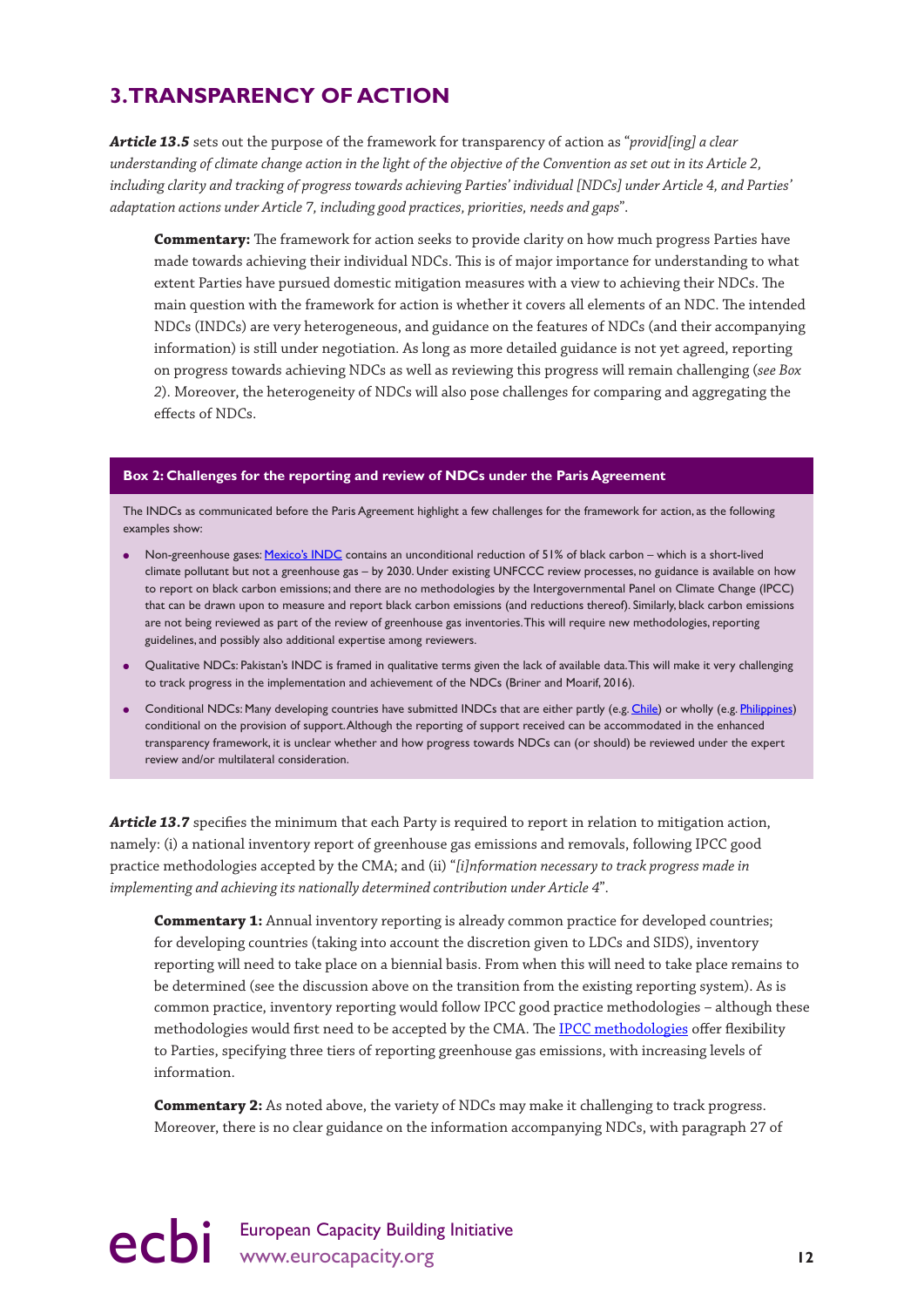Decision 1/CP.21 offering significant leeway to Parties. However, paragraph 28 mandates the APA to develop further guidance on the information accompanying NDCs. It will be important to ensure that this guidance is aligned with the guidance for tracking progress with NDCs. In this regard, the APA is mandated to consider, in the development of MPGs, "*[t]he consistency between the methodology communicated in the [NDC] and the methodology for reporting on progress made towards achieving individual Parties' respective [NDC]*" (Decision 1/CP.21, paragraph 94(b)).

In addition to what is stated in Article 13, there are other provisions that can help enhance transparency of mitigation action. These include:

- *Article 4.2* (with *Article 4.9*), requiring Parties to communicate NDCs every five years. The APA is invited to develop further guidance on the features of NDCs for adoption by CMA1 (Decision 1/CP.21, paragraph 26).
- *Article 4.6*, inviting LDC and SIDS to "*prepare and communicate strategies, plans and actions for low greenhouse gas emissions development reflecting their special circumstances*".
- *Article 4.8*, requiring Parties to "*provide the information necessary for clarity, transparency and understanding*" when communicating NDCs.
- *Article 4.13*, requiring Parties to account for their NDCs. Guidance on accounting is to be developed by CMA1 (Decision 1/CP.21, paragraph 31).
- *Article 4.19*, suggesting that Parties "*should strive to formulate and communicate long-term low greenhouse gas emission development strategies*", with Parties being invited to submit such strategies for the year 2050 by 2020 (Decision 1/CP.21, paragraph 35).

In addition to the information related to mitigation action, *Article 13.8* specifies that each Party "*should*" give information related to the impacts of climate change and on adaptation (conform Article 7).

**Commentary 1:** The provision of adaptation-related information is recommended but not obligatory (as suggested by the words "*should*" and "*as appropriate*"). It is somewhat unclear whether this provision extends to the adaptation components of NDCs, as providing information on progress towards implementing and achieving NDCs is obligatory. However, it can be assumed that the explicit inclusion of Article 13.8, combined with the reference to Article 4 in Article 13.7(b), means that there is discretion in the provision of information on adaptation actions (including those contained in NDCs). Related to this, although paragraph 90 of Decision 1/CP.21 refers specifically to Article 13.8 – thus suggesting that adaptation-related reporting also needs to be "*no less frequently than on a biennial basis*", the discretion offered in Article 13.8 means that biennial adaptation reporting is not mandatory (cf. Kato and Ellis, 2016: 9). However, as adaptation reporting is already part of NCs under the UNFCCC, the minimum frequency can be considered to be every four years.

**Commentary 2:** Article 13.8 refers to providing information "*under Article 7*". Article 7, in turn, specifies that Parties should, as appropriate, submit and update periodically adaptation communications, in conjunction with an NDC, a National Adaptation Plan, and/or an National Communication (Article 7.10-7.11). Reporting adaptation-related information may have certain advantages. For instance, reporting adaptation needs can help attract adaptation finance, and can help understand whether international adaptation finance is effective. Moreover, reporting on adaptation could help clarify whether the temperature goals of the Paris Agreement are appropriate, especially for LDCs and SIDS. Furthermore, reporting on adaptation needs and efforts could help Parties learn from each other and from themselves (over time) (Dagnet *et al.*, 2016). The latter point is acknowledged in the instructions to the APA for developing MPGs, with the APA being instructed to consider that Parties report on adaptation "*with a view to collectively exchanging information and sharing lessons learned*" (Decision 1/CP.21, paragraph 94(c)). At the same time, reporting on adaptation may entail a risk of

## ecbi European Capacity Building Initiative<br>
13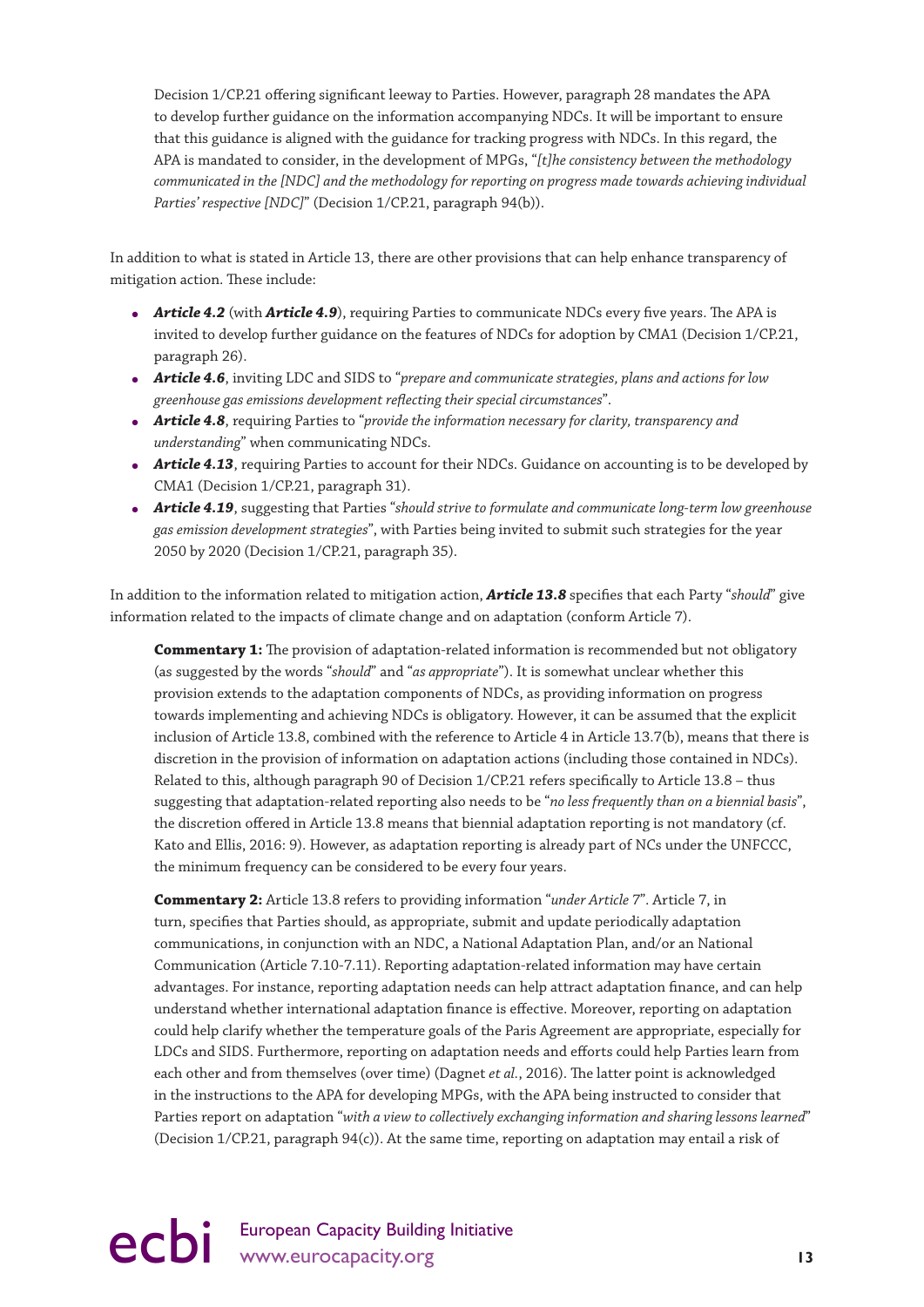<span id="page-15-0"></span>further shifting the burden to adapt to developing country Parties, if efforts to reduce vulnerabilities are seen as their (local) responsibility. Moreover, to the extent the adaptation communication establishes a new reporting and planning process, it may be burdensome for developing country Parties with limited capacity. It may be useful for developing country Parties, and in particular LDCs and SIDS, to begin with reporting on the impacts, costs and needs related to adaptation, rather than on adaptation policies and measures. Nevertheless, developing country Parties that wish to have their adaptation efforts recognised (in accordance with Article 7.3) may still wish to highlight their adaptation actions.

### **4. TRANSPARENCY OF SUPPORT**

Support under the Paris Agreement is discussed explicitly in Article 13, and transparency is also mentioned in Article 8 about finance, as well as a few other places, including in Decision 1/CP.21. Together, these provisions add up to an opportunity for the global community to finally develop an adequate system to monitor, report and verify who is paying what to whom as they deal with climate change. In *Box 3*, we review shortcomings of the pre-Paris approach to transparency of support, and then we systematically review each provision of the Paris outcomes.

#### **BOX 3: Transparency of support under the UNFCCC**

The quality and level of detail of information reported by developed country Parties (in their NCs and BRs) on financial support provided to developing countries has so far been inadequate to the task of understanding whether climate finance pledges have been met, and whether support has been effective in assisting developing country Parties green their economies or prepare for climate impacts (Roberts and Weikmans, forthcoming). Reporting has recently improved somewhat with the introduction and revision of common tabular formats (CTFs) as part of biennial reports. However, there is no required project-level reporting, so users of this information are largely unable to understand what is included in the summary information reported in the CTF tables. More fundamentally, the lack of common accounting and reporting methodologies for financial support has resulted in a plethora of inconsistent practices between developed country Parties and through time for a given developed country Party (Weikmans *et al.*, 2016). To date there has been limited reporting of information on private financial support to developing country Parties mobilised through public interventions.

Developing countries are currently encouraged to report information on financial support needed and received in their NCs and BURs. While most developing country Parties have provided some information on their needs within their NCs, BURs, and in their INDCs, few of them have reported on support received. In addition, there is no common format (similar to the CTF) for reporting information on financial support needed and received (AdaptationWatch, 2015), nor is there a common methodology to assess the financial support needed and received. Practices in these regards vary widely between developing country Parties. In addition, there has been very limited voluntary reporting of information by developing country Parties that provide financial resources to other developing countries.

*Article 13.6* sets out that the purpose of the framework for transparency of support is to provide clarity – in order to inform the global stocktake under Article 14 – on support provided and received by relevant individual Parties in the context of climate actions (mitigation, adaptation, finance, technology transfer and capacity building), and to provide a full overview of aggregate financial support.

**Commentary:** This provision implies that both the support provided and/or received by Parties and the "*aggregate financial support provided*" will be considered in the global stocktake. However, it seems that information on support needed will not be considered in the global stocktake.

*Article 13.9* differentiates the obligations of countries relative to the submission of information on the transparency of support provided and received. First, while developed country Parties shall provide information on financial, technology transfer and capacity building provided, other Parties that provide such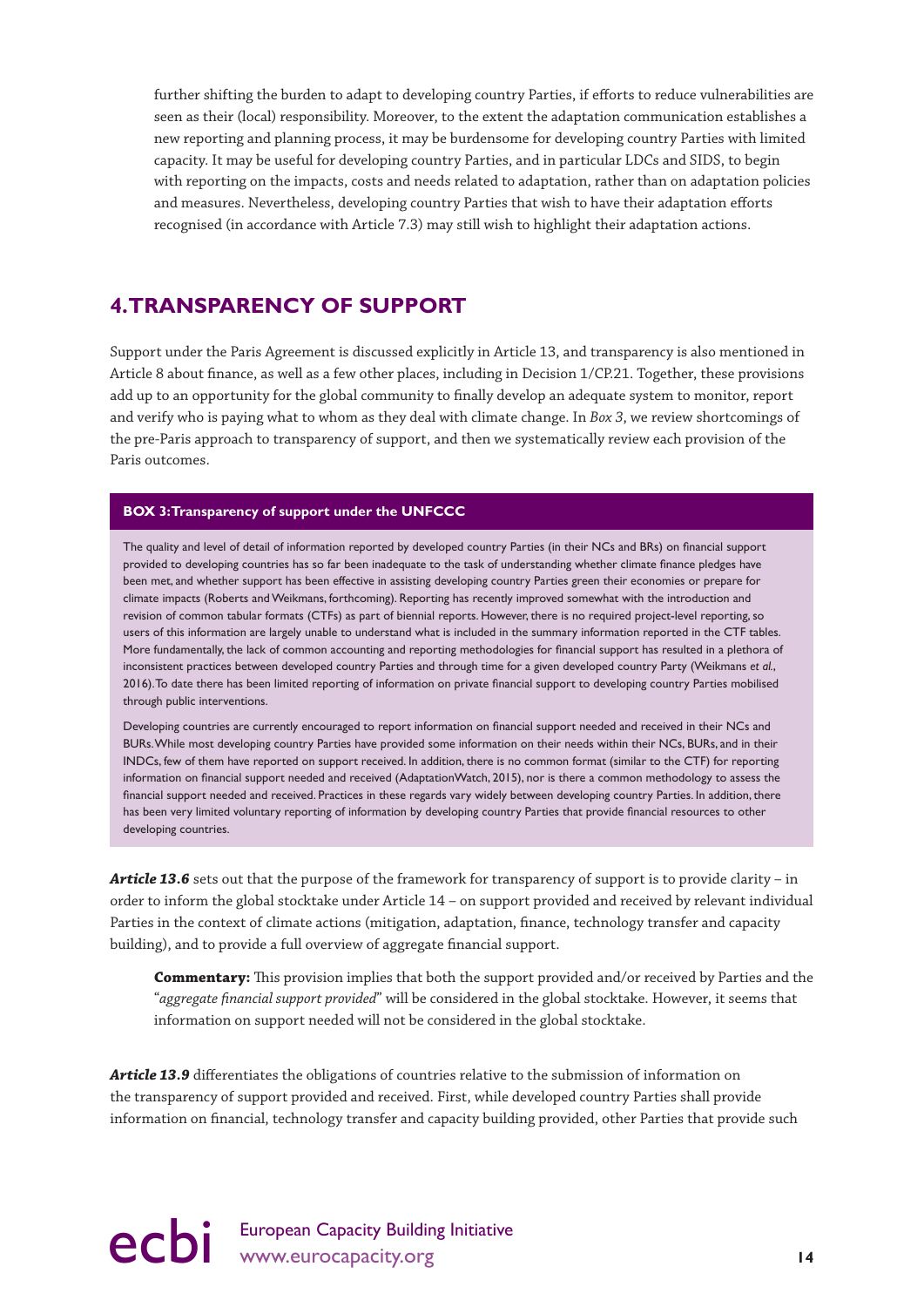support should submit this information. These Parties shall submit this information no less frequently than on a biennial basis (Decision 1/CP.21, paragraph 90).

**Commentary:** Reporting biennially is not new for developed country Parties. What is new is encouragement for other Parties to report on support provided. Whether China, the United Arab Emirates, Singapore and other "emerging donors" will do so is uncertain, although some emerging donors may consider this encouragement as an opportunity to increase their visibility as donors at the international level.

Developing country Parties, meanwhile, "*should"* provide information on financial, technology transfer and capacity-building "*received"* (*Article 13.10*). These Parties "*shall"* submit this information no less frequently than on a biennial basis, except for LDCs and SIDS, which may submit this information at their discretion (Decision 1/CP.21, paragraph 90).

**Commentary:** In the recent past, few developing country Parties have reported on what support they received (and the timing was at their discretion), so doing this biennially will require significant work and probably support and capacity building. LDCs and SIDS – perhaps the countries most needing adaptation support – will still be able to report "*at their discretion*", so a clear picture may not emerge from reporting systems that will be developed as a result of the Paris Agreement. Again, substantial support will be needed to make this a comprehensive reporting system, but information on support received is a crucial check on the validity of claims made by funding nations.

Importantly, only the information submitted by developed country Parties and other Parties that provide financial, technology transfer and capacity-building support "*shall"* undergo a technical expert review (*Article 13.11*). Each of these Parties shall participate in a facilitative, multilateral consideration of progress with respect to efforts on financial support provided.

**Commentary:** This language is an improvement over existing practice, especially on creating the expectation that developed country Parties will be subject to a "multilateral consideration", in which other Parties can ostensibly ask questions and raise issues concerning the support provided. However, it is uncertain whether expert reviews and the multilateral consideration will lead to better reporting and/ or more support. Both might provide an opportunity for civil society to "name and shame" Parties based on their performance on transparency and providing their "fair share". However, the Agreement states that these reviews are to be "*non-intrusive*", "*non-punitiv*e", "*respectful of national sovereignty*", and "*avoid undue burdens"*. This may provide an out to countries with poor records on transparency and support.

*Article 13.13* indicates that CMA1 shall adopt common MPGs for the transparency of support, building on experience from the arrangements related to transparency under the Convention. The APA is tasked to develop recommendations for these MPGs, and to define the year of their first and subsequent review and update (Decision 1/CP.21, paragraph 91). In doing so, the APA is requested in paragraphs 94(d) and (e) of Decision 1/ CP.21 to consider, among others:

- Support provided, enhancing delivery of support for both adaptation and mitigation through, i*nter alia*, the common tabular formats for reporting support, and taking into account issues considered by the Subsidiary Body for Scientific and Technological Advice (SBSTA) on methodologies for reporting on financial information (Decision 1/CP.21, paragraph 94(d));
- Enhancing the reporting by developing country Parties on support received, including the use, impact and estimated results thereof (Decision 1/CP.21, paragraph 94(d));
- Information in the biennial assessments and other reports of the Standing Committee on Finance and

ecbi European Capacity Building Initiative<br> **15** www.eurocapacity.org **15**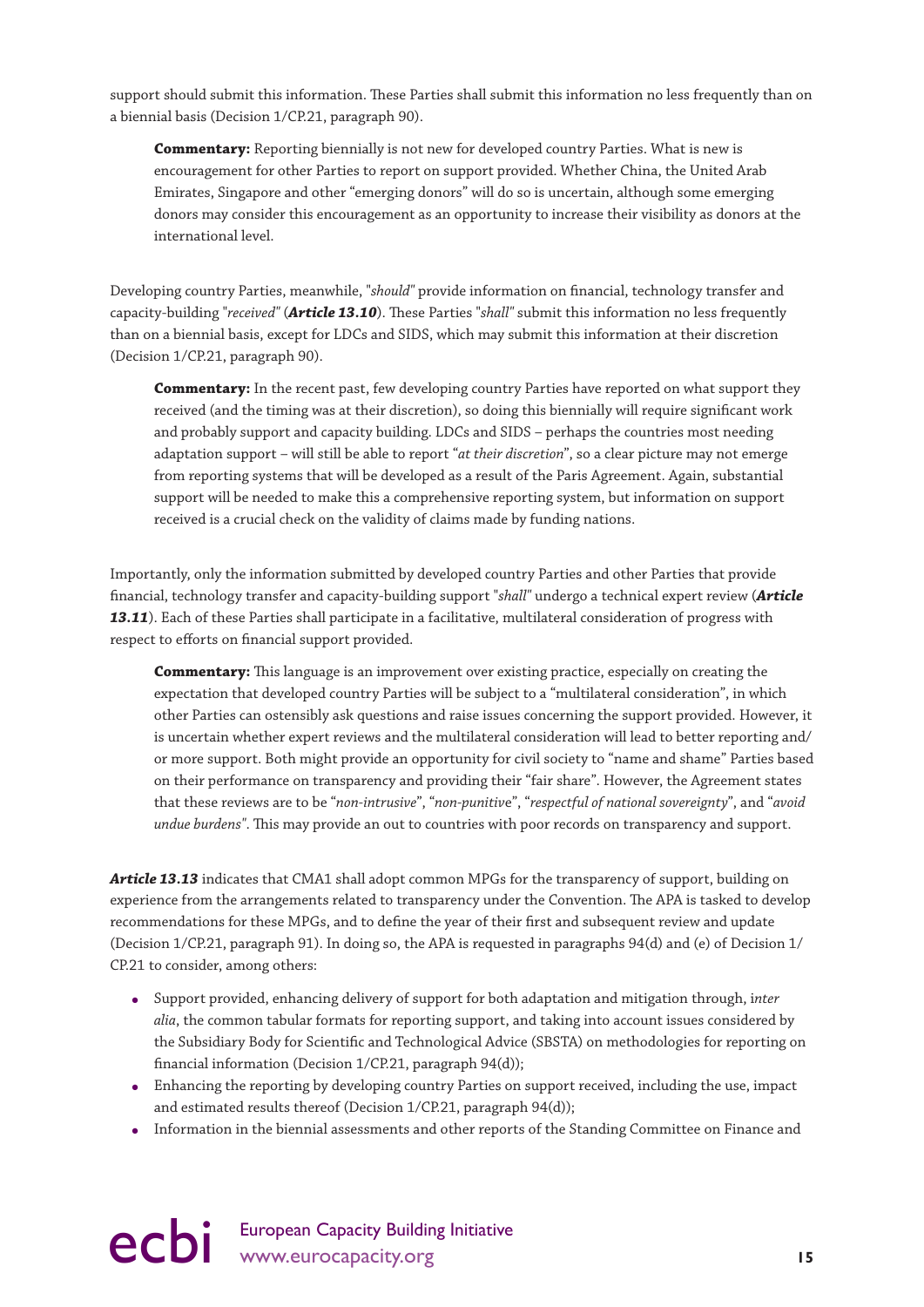other relevant bodies under the Convention (Decision 1/CP.21, paragraph 94(e)).

**Commentary:** The "*methodologies for reporting on financial information*" referred to in paragraph 94(d) of Decision 1/CP.21 points to a crucial task delegated to the SBSTA: the development of modalities for the accounting of financial resources provided and mobilised through public interventions (Decision 1/ CP.21, paragraph 57). These modalities are to be considered at COP 24 in November 2018 with a view to making a recommendation for consideration and adoption at CMA1. The 2018 window for elaborating accounting modalities for climate finance is an important opportunity for developing countries to provide input on this crucial question. But the outcome of those decisions is highly uncertain, and there will be pressure to minimise extra reporting effort by developed countries and to not exclude much of the kinds of support they are currently claiming. The risk is that we have at the end of this process a system that is as problematic as we have seen in the past.

According to *Article 9.7*, developed country Parties "*shall"* provide information on financial support for developing country Parties provided and mobilised through public interventions biennially in accordance with the common MPGs for the transparency of support referred to in Article 13.13. Other Parties are "*encouraged"* to do so.

**Commentary:** This article strengthens similar provisions in other parts of the Paris Agreement (notably Article 13).

In addition, developed country Parties "*shall"* biennially communicate indicative quantitative and qualitative information on financial support, including as "*available"* on projected levels of public financial resources to be provided to developing country Parties (*Article 9.5*). Other Parties providing resources are *encouraged* to communicate biennially such information on a "*voluntary"* basis. A process to identify the quantitative and qualitative information referred to in Article 9.5 will be initiated at COP 22 with a view to providing a recommendation for adoption at CMA 1 (Decision 1/CP.21, paragraph 55).

**Commentary 1:** Developed country Parties were expected to report earlier on how they were going to "scale up" finance to meet the 2020 pledge of jointly mobilising US\$100 billion per year (see Decision 3/ CP.19). The text of Article 9.5 of the Paris Agreement is much broader, and turns this into an obligation under the treaty. Article 9.5 can be seen as the result of a very long negotiation process (going back to COP 17) on the "pathways" or "roadmap" for scaling up climate finance towards the US\$100 billion goal.

**Commentary 2:** Article 9.5 can be considered as one of the cornerstones of the Paris package on transparency. The fact that the provision of information on forward-looking finance became an obligation ("*shall*") is to be seen in the context of the request by developing countries to include information about means of implementation in the NDCs of developed countries. This request was unsuccessful, but the equivalent vehicle for providing nationally determined information on what support a given developed country will provide in the future is now contained in Article 9.5.

**Commentary 3:** Pointing to COP 22 as a key date to begin deciding what should be reported is important. However, it is unclear what qualitative information is envisioned. Again, the voluntary nature of reporting for developing country contributors is emphasised – it will be important to identify incentives for countries to provide this important information.

## ecbi European Capacity Building Initiative<br> **16** www.eurocapacity.org **16**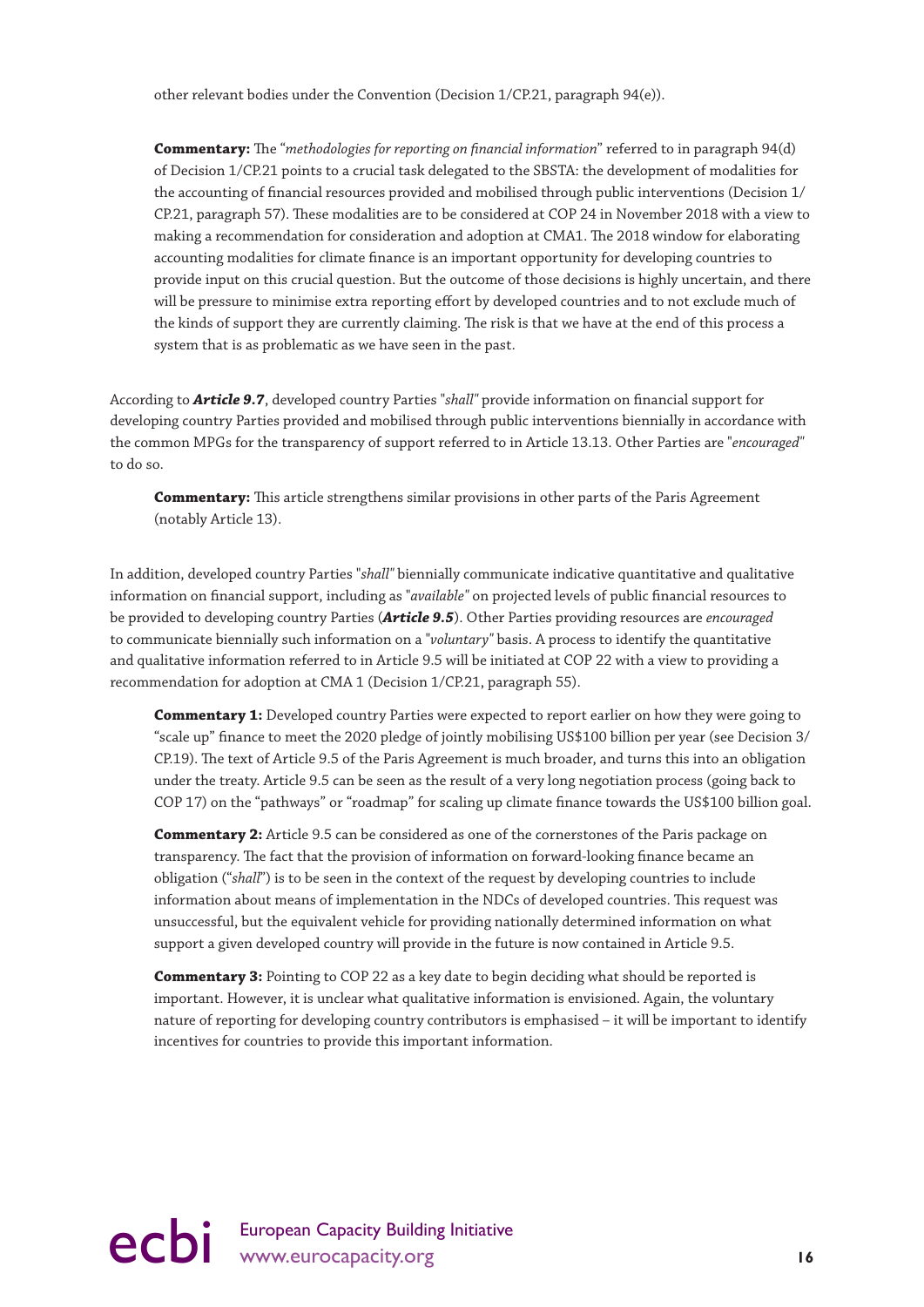<span id="page-18-0"></span>On capacity-building support, *Article 11.4* reaffirms that all Parties enhancing the capacity of developing country Parties to implement this Agreement, including through regional, bilateral and multilateral approaches, shall regularly communicate on these actions or measures on capacity building.

**Commentary:** Building the capacity of developing country research institutes, non-governmental organisations and state agencies to understand and address climate change will be an area needing substantial clarification in the coming years. This provision does not require funding for this important work, just reporting on funding for it. On technology development and transfer, there is no reaffirmation on the need for reporting in the Paris Agreement outside of Article 13. However, Decision 1/CP.21, paragraph 69 states that a periodic assessment of the effectiveness and adequacy of the support provided to the Technology Mechanism will be undertaken on matters relating to technology development and transfer. The scope of and modalities for this periodic assessment are to be elaborated by the SBI for consideration and adoption by COP 25 in November 2019 (Decision 1/CP.21, paragraph 70).

### **5. CAPACITY BUILDING FOR TRANSPARENCY**

Developed countries have longstanding obligations in terms of supporting developing countries to comply with reporting duties under the UNFCCC (e.g. UNFCCC, Article 4.3). Three existing initiatives are worth mentioning in this regard. First, the United Nations Development Programme and the United Nations Environment Programme have provided support for developing countries in the [National Communications Support](http://ncsp.undp.org/)  [Programme,](http://ncsp.undp.org/) with funding from the Global Environment Facility (GEF). Second, the German government led the creation of the [International Partnership for Mitigation and MRV,](http://mitigationpartnership.net/) which focuses on the exchange of ideas and best practices for national climate planning, especially increasing ambition on mitigation. Third, the [Initiative for Climate Action Transparency](http://www.climateactiontransparency.org/) (founded in 2015 and supported by the German and Italian governments, the Children's Investment Fund Foundation and the ClimateWorks Foundation) aims to help developing countries build capacity to measure and assess the impacts of their climate actions.<sup>4</sup> Other initiatives exist as well: as part of national [Climate Public Expenditure and Institutional Reviews,](https://www.climatefinance-developmenteffectiveness.org/CPEIR-Database) seven developing countries – supported by international organizations and research institutes – have been elaborating tracking systems for international and national climate finance.

In light of the additional support needed by some developing country Parties in meeting the enhanced transparency requirements of the Paris Agreement, Parties decided to establish a Capacity-building Initiative for Transparency (CBIT) to build institutional and technical capacity, both pre- and post-2020 (Decision 1/ CP.21, paragraph 84). The CBIT will aim: (i) to strengthen national institutions for transparency-related activities in line with national priorities; (ii) to provide relevant tools, training and assistance for meeting the provisions stipulated in Article 13 of the Agreement; and (iii) to assist in the improvement of transparency over time (Decision 1/CP.21, paragraph 85). This will be particularly important given that developing countries will have to report on support needed and received on a biennial basis – except for LDCs and SIDS (see Section 4). The biggest challenge will probably lie in reporting on the support received, since it is rare to have centralised information on the climate finance flows that enter a particular country.5

<sup>4</sup> See also Dagnet *et al.* (2016).

For development finance, 25 countries have instituted Aid Management Platforms, with the assistance of the non-profit Development [Gateway.](http://www.developmentgateway.org/expertise/amp/) It is not clear if these include all flows of climate finance.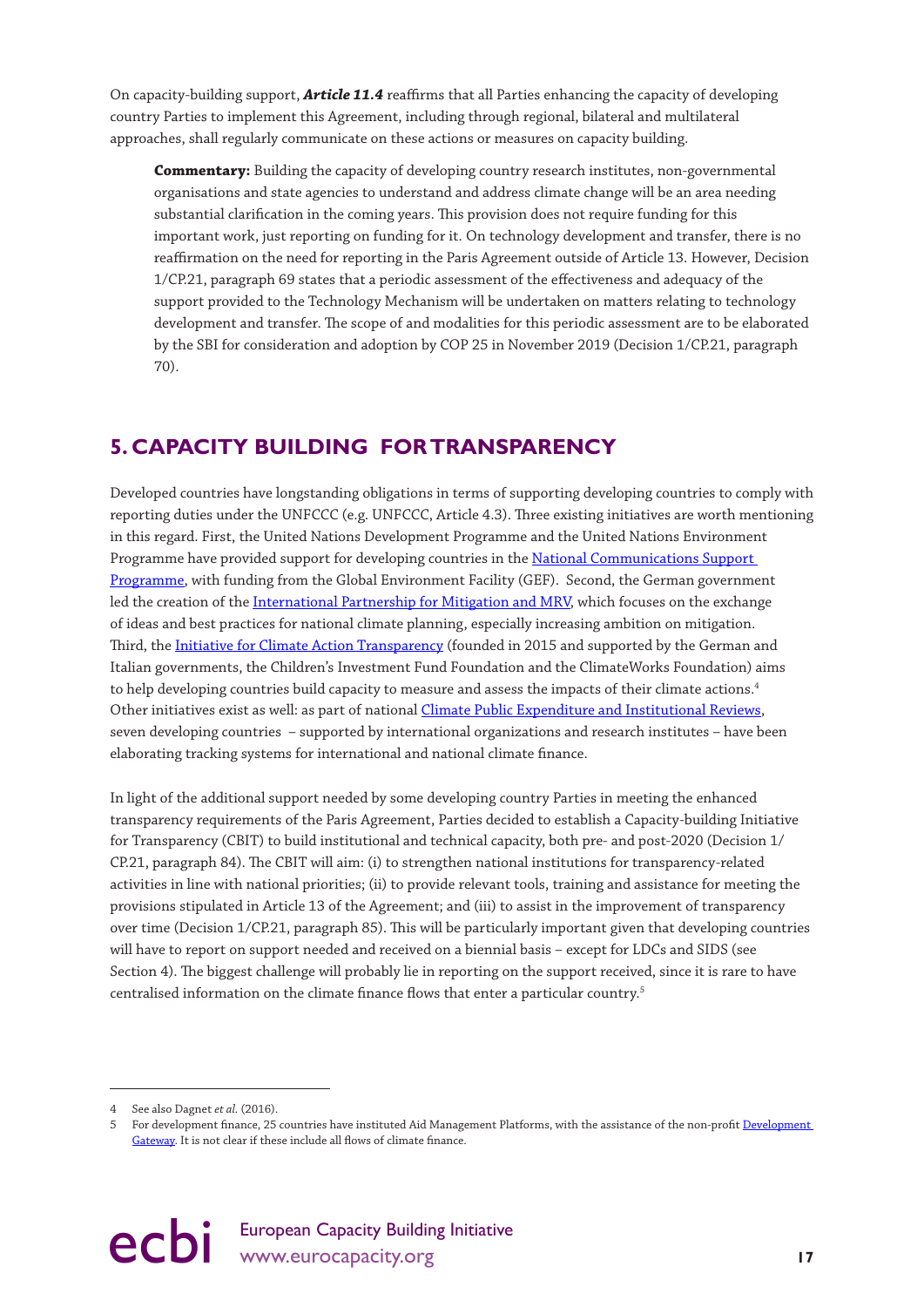<span id="page-19-0"></span>In Paris, Parties requested the GEF to make arrangements to support the establishment and operation of the CBIT (Decision 1/CP.21, paragraph 86). The implementation of the CBIT will be assessed in the context of the seventh review of the Financial Mechanism of the Convention (Decision 1/CP.21, paragraph 87). Parties also requested that the GEF include in its annual report (starting in 2016) to the COP the progress of work in the design, development and implementation of the CBIT (Decision 1/CP.21, paragraph 88).

In June 2016, the GEF Council approved the establishment and programming directions of the CBIT trust fund (GEF, 2016). The first set of projects financed by the CBIT might be approved prior to COP 22. Project proposals will be prioritised based on demonstrated responsiveness to Paris Agreement transparency requirements under Article 13, and will also be prioritised for those countries that are in most need of capacity-building assistance for transparency-related activities, in particular SIDS and LDCs (GEF, 2016: 6-7) – which is a positive development given the acute needs of these Parties in terms of capacity building for transparency.

The transparency framework is one of the few legally binding elements of the Paris Agreement, and serves several important purposes. Significant time and financial resources will be needed to train the experts and to cover their participation in the review of national reports. For example, 150 experts participated in the review of the first BRs and sixth NCs of 44 Parties in 2014 and 2015 (UNFCCC, 2016a: 1). Particular challenges arose from the insufficient number of experts available to conduct the reviews, due partly to a lack of funding to cover the costs of their participation in cases where experts were funded by the governments that nominated them (UNFCCC, 2016a). Therefore, sustainable funding for the Paris transparency framework is essential. Initial pledges for the CBIT totalled approximately US\$35 million, which may be quickly exhausted. Capacity building for transparency is an ongoing need, meaning that an ongoing, adequate and stable source of funding needs to be identified.

### **6. GAPS IN THE TRANSPARENCY FRAMEWORK**

On the basis of the preceding analysis, this section highlights the gaps left by the Paris Agreement in building a robust and comprehensive transparency system. Political guidance on how to address these gaps in the near future will be crucial to create a functioning transparency framework.

### *Crosscutting elements*

- 1. **There remains a significant lack of clarity of the precise requirements for developing country**  Parties, as they are related to countries' capacities. Reporting and review requirements may be very different, depending on how country differentiation will be put in practice. Although it is clear that LDCs and SIDS will be treated differently, and developed country Parties will have the most stringent reporting requirements, we still lack clarity on the edges of the middle group.
- 2. There is a **knowledge gap on whether providing more information is helpful or harmful for nations**. For example, for countries with very low emission levels, reporting could be burdensome, both for low-income nations and for the reviewers and the UNFCCC Secretariat involved in the review. However, reporting and review may also help such countries, by showcasing their efforts (which may put pressure on other countries to do the same), and by identifying mitigation and adaptation actions that could attract climate finance. At present, we still know very little about the positive and negative implications of reporting and review for such countries in practice.
- 3. There is **no explicit mention of transparency regarding several key parts of the Paris Agreement.** Article 13 does not include references to reducing emissions from deforestation and forest degradation (REDD+; Article 5), cooperative mechanisms (Article 6), and loss and damage (Article 8). Actions under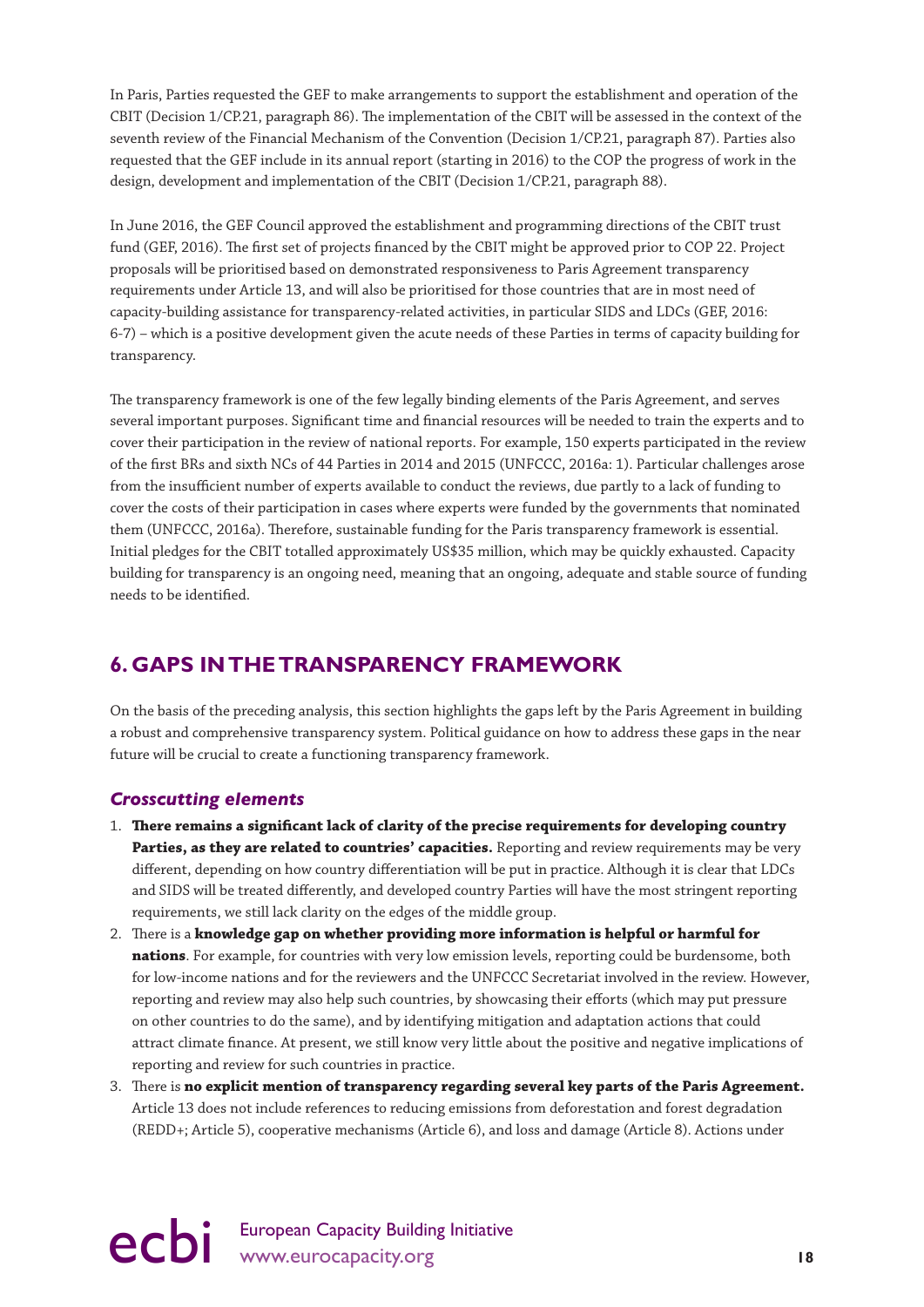Article 5 and 6 can be implemented as part of a Party's NDC (bringing it back within the scope of the transparency framework), whereas any actions and support for loss and damage are likely to require clear transparency rules to build confidence in an emerging system. Still, further clarity would be useful here. For instance, for REDD+, it is unclear how the transparency framework would relate to the modalities for measurement, reporting and verification agreed as part of the Warsaw Framework for REDD+ (Decision 14/CP.19), and with respect to cooperative mechanisms it will be important to align guidance for the mechanisms developed under Article 6 (Decision 1/CP.21, paragraphs 36-37) with the emerging transparency framework, with a view to establishing clear rules about what counts and what is being claimed on emissions reductions and funding exchanged.

- 4. It is **unclear how the transparency mechanism will feed into the global stocktake** mandated under the Paris Agreement. It is simply declared in the Paris Agreement but it is not clarified how it will work and what will be required. This omission could be addressed by clarifying the sources of inputs into the stocktake in the development of the modalities for the global stocktake.
- 5. Likewise, the **relationship between the transparency framework and the implementation and compliance mechanism** of Article 15 remains unclear. Under the Kyoto Protocol, there was a direct relationship between the expert reviews of national reports and the Compliance Committee, but given the lack of clarity about the scope, functions and mandate of the committee under Article 15, this relationship merits further attention.
- 6. There is a major **lack of clarity of how we will transition from of the old system for transparency to the next/new system**. When will this happen and how? What parts of the old systems will be kept – and in what form – and which will be jettisoned? Relatedly, will older information have to be re-calculated based on new clarifications and definitions? This may be necessary if NDCs promise actions or support above baselines that were calculated using outdated methods.
- 7. Finally, although not discussed further in this paper, **it is unclear how the transparency framework of the Paris Agreement relates to the follow-up and review process of the Sustainable Development Goals (SDGs)**. Elements that may be reported under the Paris Agreement may also be reported in other areas of international cooperation, such as the SDGs (e.g. through voluntary national reporting); conversely, some sustainable development benefits of non-climate actions may be relevant for reporting under the Paris Agreement. An *initial set of indicators* to monitor progress towards the SDGs was agreed by the UN Statistical Division in March 2016, and aligning those indicators with reporting under the Paris Agreement may prevent the creation of two different sets of reporting guidelines that fail to inform each other. The relationship between the transparency frameworks of these two different processes (with only one being based on a treaty) remains to be explored in more detail.

### *Transparency of action*

- 1. In their intended NDCs, countries listed mitigation pledges and actions in very different ways. Without further guidance on the features of NDCs and their accompanying information, this is likely to lead to **major gaps in the clarity of reporting**. The lack of standardised guidance was a serious defect in the development of intended NDCs, and the Paris Agreement does not resolve this for future NDCs. These gaps will not go away until there is further guidance about the features of NDCs and the accompanying information.
- 2. While tracking adaptation finance will help us understand what adaptation actions are taking place, at this point it **remains unclear what exactly is meant by transparency of adaptation**. There is a separate set of actions that often take place without any transfer of financial support. Metrics and indicators are needed to assess the level of implementation of adaptation and national and global levels of resilience and preparation. There is an important gap in determining what should be reported in adaptation communications. A (flexible) template is needed for any useful aggregation of information

## ecbi European Capacity Building Initiative<br>
19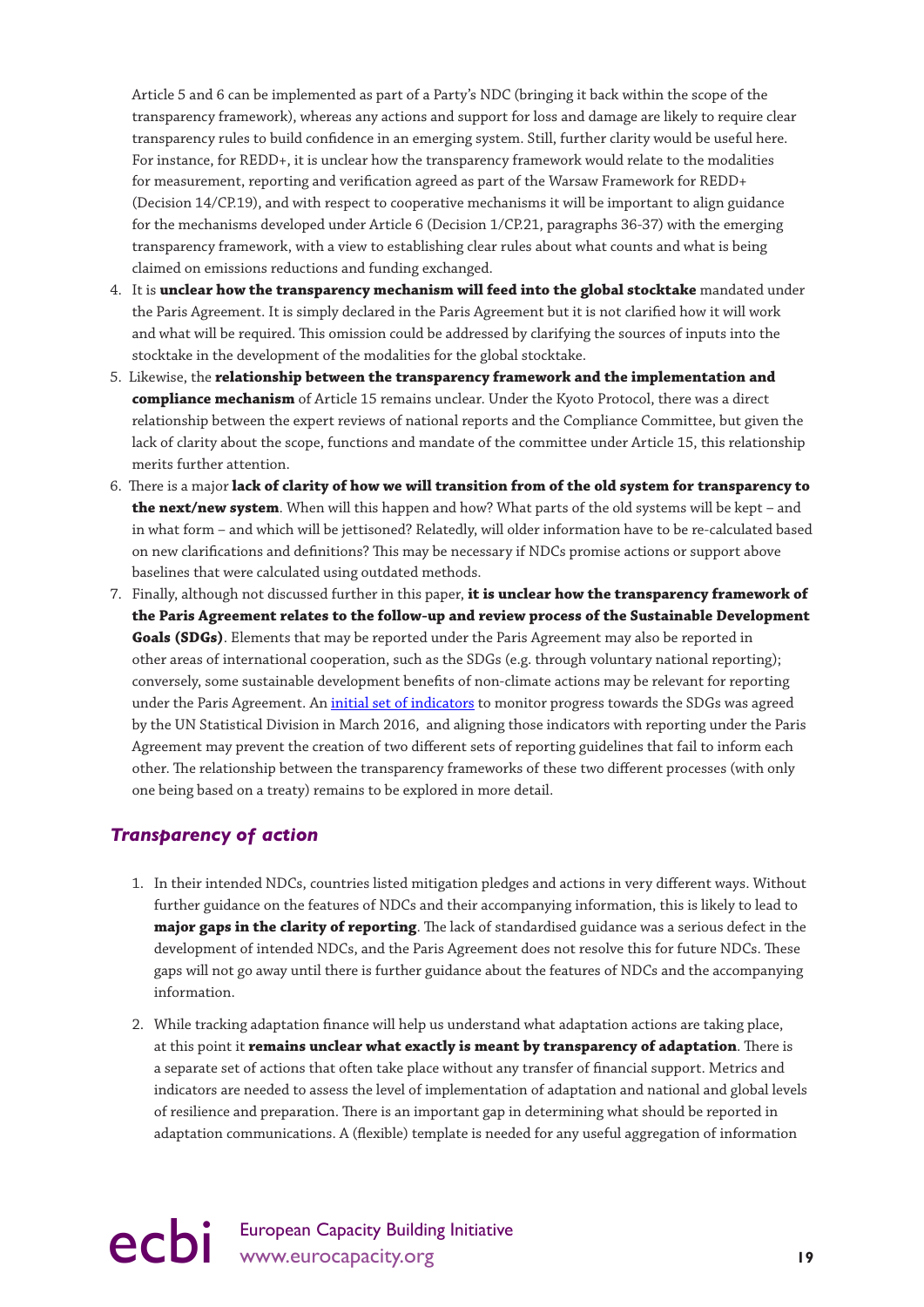to obtain a global vision of the need for adaptation and our progress in addressing vulnerability. This is a long-standing gap that has been raised in the past but which has never received adequate attention. The efforts to develop National Adaptation Plan guidelines will be a helpful start in addressing this gap.

### *Transparency of support*

- 1. In the absence of any explicit provisions on this matter in the Paris Agreement, **information on support needed may not be considered at all in the global stocktake**. This is a critical gap requiring attention.
- 2. The provision that LDCs and SIDS will be able to report financial support needed and received "*at their discretion*" is necessary to protect those countries from heavy reporting duties. However, discretionary reporting might be a double-edged sword **if it impedes the emergence of a clear picture of the international climate finance landscape** for many of the world's most vulnerable nations.
- 3. What will happen if and when **the information on support received and information on support provided does not match?** This remains an unanswered question in the Paris Agreement.
- 4. The development of modalities for the accounting of financial resources provided and mobilised through public interventions represents an important opportunity for developing countries to offer input on this crucial question as there is still no common definition of climate finance. However, **these accounting modalities will not apply to the financial support received**. For a comprehensive transparency framework to emerge, it will be necessary to also develop accounting modalities for financial support received.
- 5. There is a **lack of clarity on how to report on non-financial support** (i.e. technology transfer and capacity building) needed, provided and received.
- 6. There is **no specific mandate for work on how developing countries can report on the use, impact and estimated results of the support received**, which could inform better climate funding efforts in the future, and improve the likelihood of continuing and increasing funding levels.

### *Capacity building for transparency*

- 1. Although the emphasis on capacity building for transparency in the Paris Agreement is an important step forward, it is unclear if Parties fully acknowledge **the resource requirements necessary for an effectively functioning transparency framework** (see also Dagnet *et al.*, 2014).
- 2. **The support programme for transparency at present seems to be more strongly focused on mitigation action.** The CBIT is so far not envisioned to strengthen transparency of support, despite the fact that much capacity building will be needed in developing country Parties for in-country information systems tracking the support they receive and how it is used.

ecbi European Capacity Building Initiative **20**<br>and European Capacity.org **20**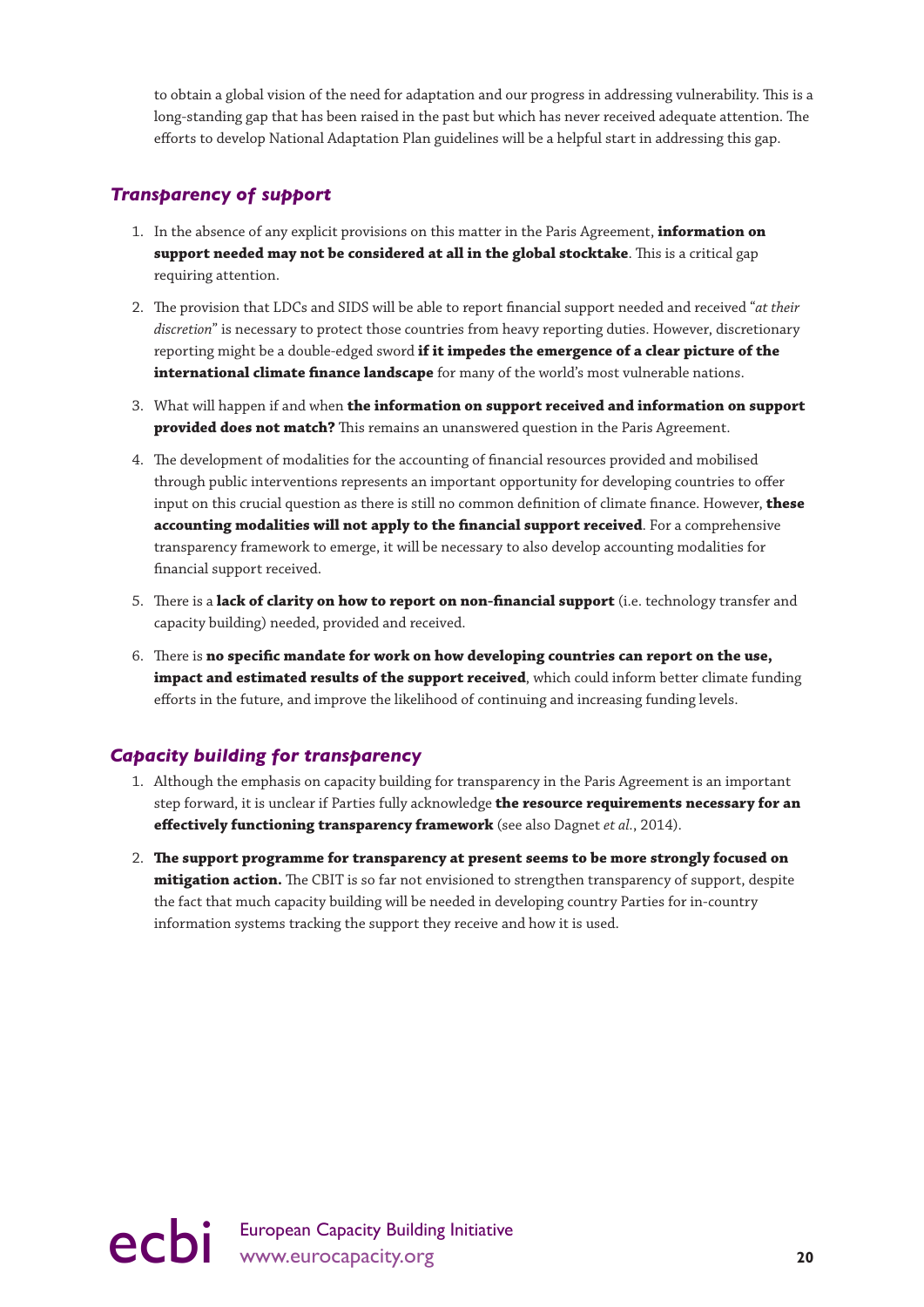### <span id="page-22-0"></span>**7. RECOMMENDATIONS AND PRIORITIES FOR COP 22 AND BEYOND**

We offer the following recommendations to address some of these critical gaps in the transparency system proposed under the Paris Agreement:

#### *Crosscutting elements*

- 1. **Parties should seek to clarify or otherwise operationalise key terms of the Paris Agreement and decision on flexibility in the transparency framework**. In particular, Parties need to address how they approach the "built-in flexibility" of Article 13.1. This includes the sensitive issue of whether and how the key criterion of "capacities" will be further specified, but it also includes the discussion of options of implementing flexibility in the scope and frequency of both reporting and review.
- 2. **Parties should specify what types of outputs from the transparency framework will serve as sources of inputs into the global stocktake**. Although Article 13.6 establishes a link between the two processes, Parties should offer clarity on what types of outputs – related to both action and support – will inform the five-yearly stocktake. Related to this, **information on support needed should be considered in the global stocktake**. The Paris Agreement suggests that only information on the aggregate financial support provided and received will be considered in the global stocktake.
- 3. **Parties should clarify in the development of modalities and procedures of Article 15 whether – and, if so, how – the transparency framework will be related to the Paris Agreement's implementation and compliance mechanism**. Specifically, Parties should indicate whether the outcomes of the reviews could serve as a trigger for this mechanism, and how duplication of work under the transparency framework and the implementation and compliance mechanism could be avoided.
- 4. **Parties need to clarify how the transparency framework will relate to elements not mentioned in Article 13**, notably REDD+ (Article 5), cooperative approaches (Article 6), and loss and damage (Article 8). This could include clarifying that REDD+ and cooperative approaches would be covered by the transparency framework through tracking progress in implementing NDCs. In addition, if so required, Parties should seek to align the MPGs of the transparency framework with the guidance for the mechanisms under Article 6, and the measurement, reporting and verification rules for REDD+.
- 5. **Parties should offer clarity on the transition from the existing transparency system to the enhanced transparency framework**. They could do so by identifying elements of the existing system they wish to maintain, and by developing a roadmap signposting the transition (see also priorities for COP 22 below).

### *Transparency of action*

- 6. **Further guidance for NDCs and their accompanying information is a prerequisite for the MPGs for the transparency framework**. The varying nature and scope of NDCs can be understood in light of the time pressure to submit them ahead of the Paris conference. However, the transparency framework now needs to confront this diversity as Parties need to report on progress made in achieving NDCs – an essential requirement under the Paris Agreement. Without further guidance for NDCs and their accompanying information, the development of MPGs will be challenging, and it may hence be difficult to track progress.
- 7. **Transparency of adaptation has lagged behind**. Efforts should be made to provide more guidelines to monitor and evaluate adaptation efforts. For instance, reporting adaptation needs can help attract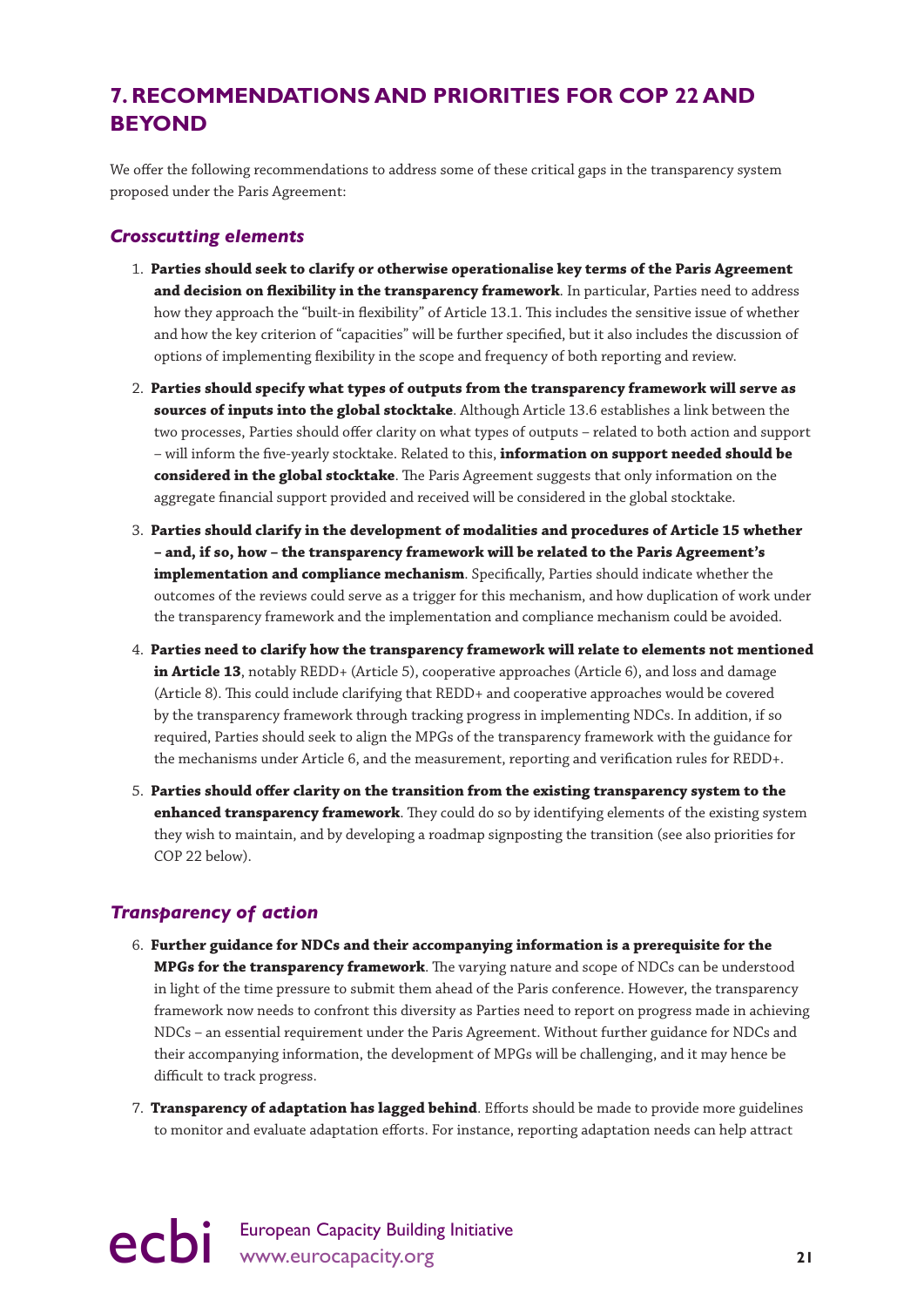adaptation finance, and can help understand whether international adaptation finance is effective.

### *Transparency of support*

- 8. **Parties should consider developing accounting modalities for financial support received**, for instance through the SBSTA. At present, accounting modalities are only being developed for the accounting of financial resources provided and mobilised through public interventions (Decision 1/ CP.21, paragraph 57).
- 9. **Significant support should be given to LDCs and SIDS to help them report information on financial support needed and received on a biennial basis, as is expected from other developing countries**. To hold all Parties accountable, it is necessary that information on international climate finance flows be provided both by the providers as well as the beneficiaries of climate finance. Robust and frequent reporting by LDCs and SIDS could help corroborate the information from Parties providing support.
- 10. **It is necessary to define a specific mandate for work on how Parties should report on nonfinancial support (i.e. technology transfer and capacity building) needed, provided and received**. The Paris Agreement and Decision 1/CP.21 emphasise mainly transparency of action and financial support; however, it will also be important to shed light on the actions taken to transfer environmentally sound technologies to, and build capacity in, developing countries.
- 11. **The development of a specific mandate for work should be considered on how developing countries can report on the use, impact and estimated results of the support received**. This could inform better climate funding efforts in the future, and improve the likelihood of continuing and increasing funding levels.

### *Capacity building for transparency*

- 12. **Parties need to ensure that the funding base for the transparency framework is strengthened and made sustainable**. CBIT is a good start, but pledged funds will quickly be exhausted.
- 13. **The support programme for transparency should not only focus on transparency of action but also on transparency of support**. This is particularly important because the Paris Agreement now encourages developing country Parties (except LDCs and SIDS) to biennially report information on support needed and received. This will require significant extra work and probably support and capacity building.

### *Priorities for COP 22*

Negotiations on the MPGs of the transparency framework have only just begun, with Parties starting to outline their views (e.g. UNFCCC, 2016c). It would therefore be unrealistic to expect the above recommendations to all be taken up at COP 22. Nonetheless, it will be important for Parties to lay the foundation for implementing these recommendations at COP 22. In this regard, the following priorities for COP 22 can be identified:

● **Agree on a work plan and schedule**, with a view to meeting the COP 24 (2018) deadline for developing the MPGs for the transparency framework. Meeting this deadline will be important, since the transparency framework will need to provide input into the first global stocktake in 2023 (meaning that the outputs of the framework will need to be ready well before then), and because implementation of NDCs will start in 2020 (if not before). The MPGs can be updated if and when needed.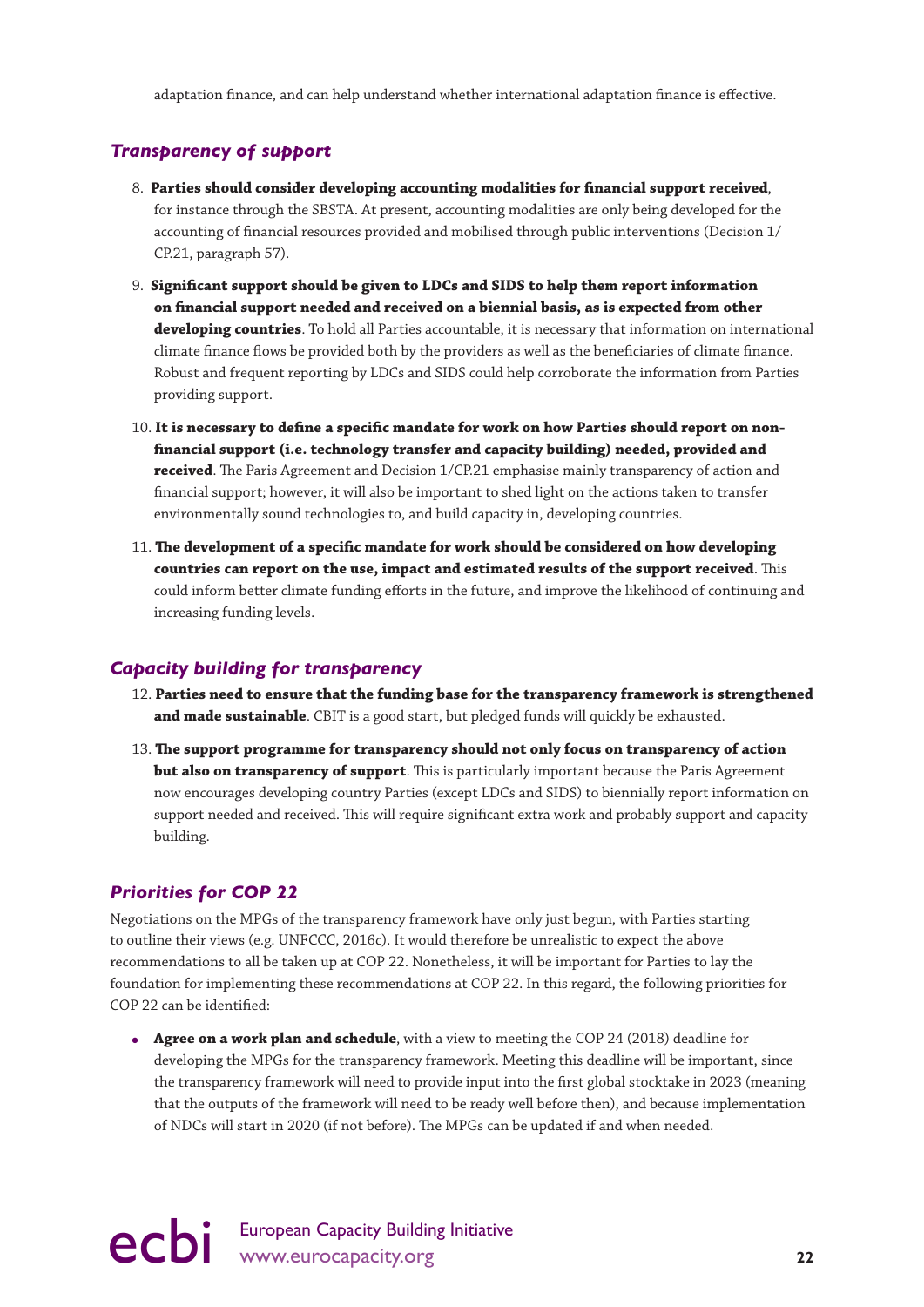- **Identify the linkages with other mandates and processes**, to avoid duplication of work and ensure coordination. As a starting point, *Table 2* offers a (non-exhaustive) overview of mandates relevant to the transparency framework.
- In the development of MPGs for the transparency framework, it is sensible to **first focus on reporting guidelines, followed by the review modalities**. How Parties will report should inform the design of the review.
- To inform the development of MPGs, the UNFCCC Secretariat could **prepare a technical paper on the lessons learned from existing processes under the Convention and the Kyoto Protocol, as well as other regimes**. The technical paper could help identify what elements of existing processes could be maintained, and what elements are no longer relevant under the Paris Agreement. It could also seek to draw lessons from the functioning of these processes. At the same time, looking at reporting and review processes outside of the UNFCCC context could offer ideas on developing the MPGs for the transparency framework under the Paris Agreement.
- As some of the aspects of the transparency framework may benefit from a more informal, technical discussion, Parties could include **workshops on concrete issues in the work plan** (e.g. the relation between the transparency framework and the global stocktake; transparency of adaptation; accounting for climate finance).
- Finally, although the frameworks for transparency of action and of support should be closely linked, it may be sensible to **establish parallel but closely coordinated forums for discussing the MPGs for transparency of mitigation, adaptation and of support**.

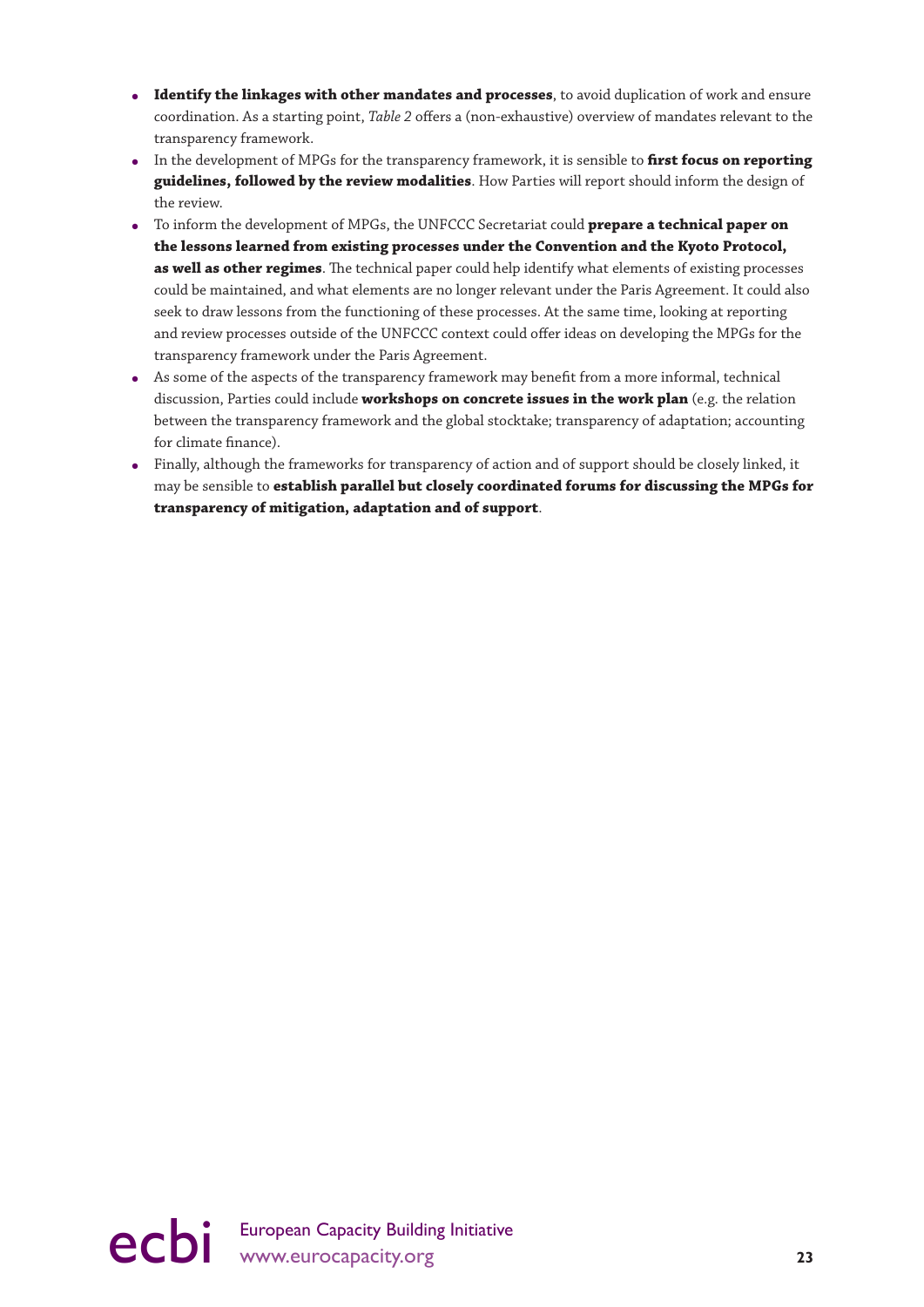| Table 2: Relevant ongoing mandates for developing the transparency framework under Article 13*                                                              |                                                                                                                                                                 |                                                  |                               |                       |  |  |  |
|-------------------------------------------------------------------------------------------------------------------------------------------------------------|-----------------------------------------------------------------------------------------------------------------------------------------------------------------|--------------------------------------------------|-------------------------------|-----------------------|--|--|--|
| <b>Mandate</b>                                                                                                                                              | <b>Relevance for Article 13</b>                                                                                                                                 | <b>Provision</b>                                 | <b>Timeline</b>               | Body/<br><b>Actor</b> |  |  |  |
|                                                                                                                                                             | <b>Mitigation</b>                                                                                                                                               |                                                  |                               |                       |  |  |  |
| Develop guidance on feature for<br><b>NDCs</b>                                                                                                              | Facilitate guidance on tracking progress of<br>NDC implementation                                                                                               | Decision I/CP.21,<br>paragraph 26                | CMA <sub>1</sub> **           | <b>APA</b>            |  |  |  |
| Develop guidance for information<br>accompanying NDCs                                                                                                       | Facilitate guidance on tracking progress of<br>NDC implementation                                                                                               | Decision I/CP.21,<br>paragraph 26                | <b>CMAI</b>                   | <b>APA</b>            |  |  |  |
| Develop guidance on accounting<br><b>NDCs</b>                                                                                                               | Ensuring avoidance of double counting and<br>maintaining environmental integrity                                                                                | Article 4.13: Decision<br>I/CP.21, paragraph 31  | <b>CMAI</b>                   | <b>APA</b>            |  |  |  |
| Publish low-emissions development<br>strategies                                                                                                             | Offers further information on Parties'<br>mitigation plans                                                                                                      | Article 4.19: Decision<br>I/CP.21, paragraph 35  | Ongoing                       | Secretariat           |  |  |  |
| Develop accounting guidance for<br>cooperative approaches                                                                                                   | Ensuring avoidance of double counting and<br>maintaining environmental integrity                                                                                | Article 6.2; Decision 1/<br>CP.21, paragraph 36  | <b>CMAI</b>                   | <b>SBSTA</b>          |  |  |  |
| Develop modalities and procedures<br>for sustainable development<br>mechanism                                                                               | Ensuring avoidance of double counting and<br>maintaining environmental integrity                                                                                | Article 6.4; Decision 1/<br>CP.21, paragraph 38  | <b>CMAI</b>                   | <b>SBSTA</b>          |  |  |  |
|                                                                                                                                                             | <b>Adaptation</b>                                                                                                                                               |                                                  |                               |                       |  |  |  |
| Develop guidance for adaptation<br>communication                                                                                                            | Informs transparency of adaptation action                                                                                                                       | Article 7.10-7.11                                | <b>CMAI</b>                   | <b>APA</b>            |  |  |  |
| Develop modalities and procedures<br>for public registry for adaptation<br>communications                                                                   | Informs transparency of adaptation action                                                                                                                       | Article 7.12                                     | <b>CMAI</b>                   | SBI                   |  |  |  |
|                                                                                                                                                             | <b>Support</b>                                                                                                                                                  |                                                  |                               |                       |  |  |  |
| • Develop recommendations<br>for the common MPGs for the<br>transparency of support<br>• Define the year of their first and<br>subsequent review and update | Informs transparency of support                                                                                                                                 | Article 13.13; Decision<br>I/CP.21, paragraph 91 | <b>CMA1</b>                   | <b>APA</b>            |  |  |  |
| Develop modalities for accounting<br>financial resources provided<br>and mobilised through public<br>interventions                                          | Informs reporting on financial support<br>provided and mobilised through public<br>interventions                                                                | Article 9.7; Decision 1/<br>CP.21, paragraph 57  | <b>CMAI</b>                   | <b>SBSTA</b>          |  |  |  |
| Identify the quantitative and<br>qualitative information to be<br>reported on financial support                                                             | Informs reporting on financial support,<br>including on projected levels of public<br>financial resources to be provided to<br>developing country Parties       | Article 9.5; Decision 1/<br>CP.21, paragraph 55  | <b>CMA1</b>                   | <b>COP</b>            |  |  |  |
| Elaborate the scope of and<br>modalities for the periodic<br>assessment of the support provided<br>to the Technology Mechanism                              | Assesses the effectiveness and adequacy<br>of the support provided to the Technology<br>Mechanism on matters relating to technology<br>development and transfer | Decision I/CP.21,<br>paragraphs 69-70            | COP <sub>25</sub>             | <b>SBI</b>            |  |  |  |
|                                                                                                                                                             | <b>Transparency</b>                                                                                                                                             |                                                  |                               |                       |  |  |  |
| Develop MPGs for transparency<br>framework                                                                                                                  | $\overline{\phantom{a}}$                                                                                                                                        | Article 13.13; Decision<br>I/CP.21, paragraph 91 | <b>COP 24:</b><br><b>CMAI</b> | <b>APA</b>            |  |  |  |
|                                                                                                                                                             | <b>Global stocktake</b>                                                                                                                                         |                                                  |                               |                       |  |  |  |
| Identify sources of input for global<br>stocktake                                                                                                           | Transparency framework outputs can be<br>inputs into stocktake                                                                                                  | Decision I/CP.21,<br>paragraph 99                | <b>CMAI</b>                   | <b>APA</b>            |  |  |  |
| Develop modalities for global<br>stocktake                                                                                                                  | Modalities can specify how transparency<br>framework is to inform the global stocktake                                                                          | Decision I/CP.21,<br>paragraph 101               | <b>CMAI</b>                   | <b>APA</b>            |  |  |  |
| Implementation and compliance mechanism                                                                                                                     |                                                                                                                                                                 |                                                  |                               |                       |  |  |  |
| Develop modalities for operation of<br>Article 15 committee                                                                                                 | Modalities can indicate how transparency<br>framework can feed into Article 15<br>mechanism                                                                     | Decision I/CP.21,<br>paragraph 103               | <b>CMAI</b>                   | <b>APA</b>            |  |  |  |
| * Adapted from UNFCCC, 2016d. ** The timing of CMA1 is still unclear - it will open at COP 22 in November 2016, but may be suspended.                       |                                                                                                                                                                 |                                                  |                               |                       |  |  |  |

ecbi European Capacity Building Initiative<br>
24